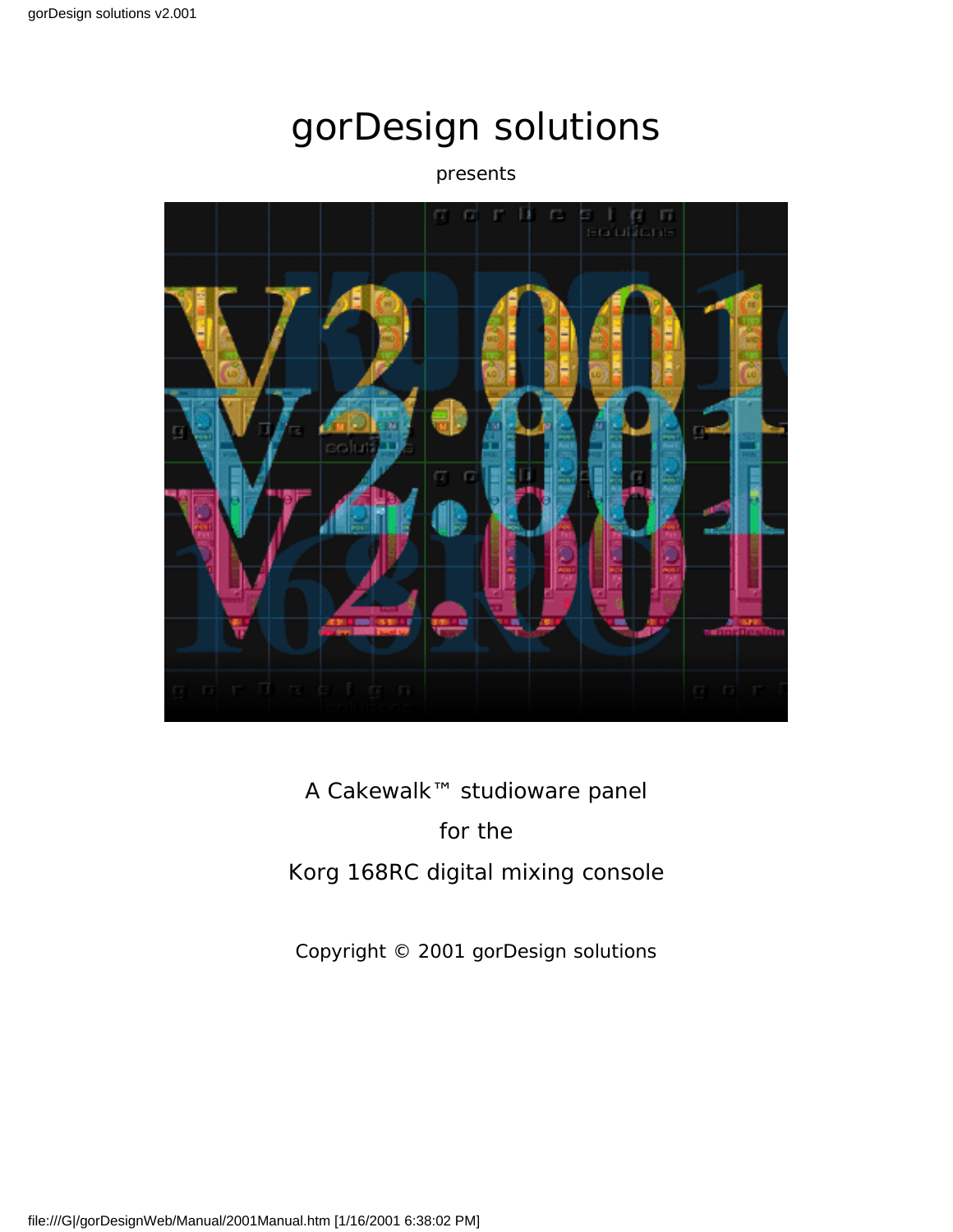

# *Genesis*

In early 1998 I received an excited telephone call from a close friend, **Bruce Brody**, telling me about a fabulous purchase he had just made. He was waiting for a flight back to Los Angeles and was anxious to tell me something that couldn't wait.

Bruce had just left Manny's (48th Street, NYC) and told me that he bought their demo Korg 168RC. I was utterley clueless as to what he was talking about and replied "You bought their floor model of *what*?"...

There was a pause.. then slowly and deliberately... he said "Listen to me carefully.. this could be exactly what **you** need. Maybe you should get one too.". "Get what?.. What the heck are you talking about?" I said.

Bruce then began to pitch the merits of this Korg 168RC "thingy". My head was spinning with all this input but the fundamental message was clear. This gizmo was an incredible 'blow out' bargain at any price below \$1000 and that I would be an idiot not to comb the face of the planet for one (*of course he had taken the last one in the New York City area*).

An announcement then came over the airport loudspeaker that his flight was boarding.. Too cumbersome for carry-on, Manny's would ship the mixer. Bruce had left the store with only the manual and now was promising to absorb it's contents on his flight back.."Talk to you when I land and know more" 'click'.

Hoo boy.. what am I in for now...

Rich Gorde gorDesign solutions January 10/2001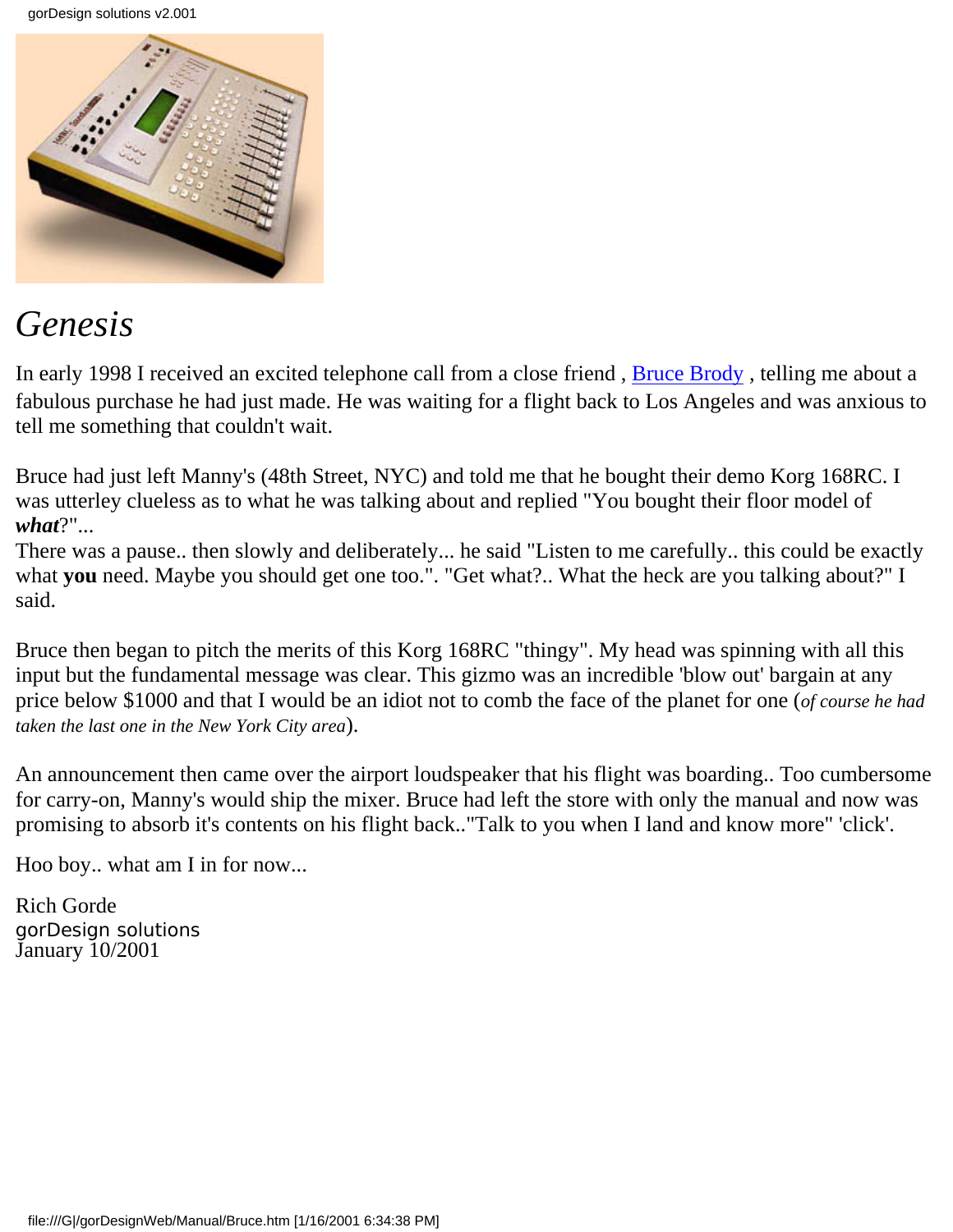

# *Introduction*

I still feel that the Korg 168RC was the ultimate bargain of the early digital mixing era. The 'perceived' difficulty of use and lack of motorized faders unfortunately sounded it's death knell. I suppose many of the Korg's original owners have long since dumped them into the second hand market. This might make them even more of a bargain!

People seem to have two major complaints. How 'noisy' it is and how 'difficult' it is to use. Most of the *noise* can be traced to pilot error. Usually the operator does not grasp the relationships of input level and gain stages. Where a problem can occur is at the convergence of the analog and digital worlds. Feeding the **A/D** convertors of the 168RC for maximum dynamic range and minimum noise takes some practice. Once in the digital realm, the 168RC proves to be a dead quiet sweet little board.

The second complaint, the difficulty factor, is a bit more daunting. It's hard to visualize what is going on inside the mixer, especially if you are new to it. Couple this with LCD based navigation one can be presented with a steep learning curve. Ironically if you look at currently available digital mixers under \$3000, the design philosophy really has not changed much. The same "view through a port hole" LCD paradigm just seems to be more acceptable today.

In November of 1998 I released the original Classic studioware panel suite. The purpose was to take some of the anxiety out of using this mixing console.

v2.001 is the latest release of the main gorDesign solutions studioware panel. I thought the Classic version was getting a little stale so I set upon the task of dragging the 168RC into the new Millenium. I hope you will enjoy using version v2.001 and feel that it breathes new life into the relationship between you and your own 168RC.

Rich Gorde gorDesign solutions January 10/2001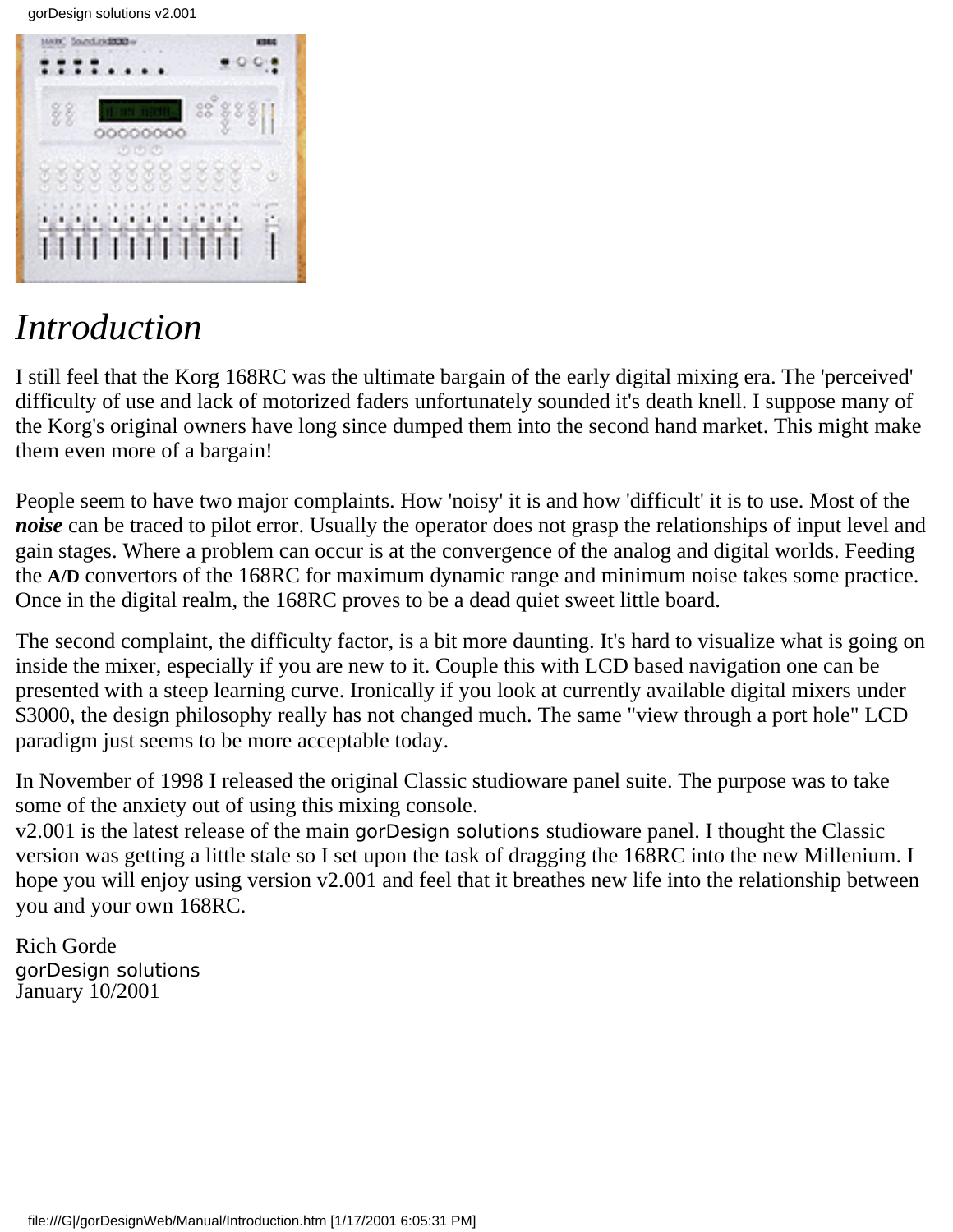# Requirements

This is not a standalone software program. This studioware panel requires a Cakewalk product that supports Studioware<sup>™</sup>. For more information on Twelve Tone Systems and their products visit [www.cakewalk.com](http://www.cakewalk.com/).

v2.001 is designed to fill the Cakewalk Pro Audio workspace at a screen resolution of 1024x768x16. This is the minimum resolution required to see the entire panel without scroll bars.

# Scope

The scope of this manual is to provide documentation on the functions of v2.001. Because this is a new studioware panel that builds on the previous Classic package, this document will assume that you have been able to configure both the Korg 168RC and the host Cakewalk product to operate together using the Classic package. If you don't have experience operating the earlier version then you will find information on how to configure your system in the accompanying updated FAQ.

# Getting Started

*Please remember you can not open a studioware panel on it's own. You must have a work file up on the screen for it to operate in*.

For testing purposes create a new Cakewalk NORMAL work file so that you may play around with the panel.

Now point to the directory where you stored the panel and load the **gorDesign v2001** studioware panel.

When the panel loads acknowledge and close the splash screen. You should then see the panel as displayed in figure 1 below.

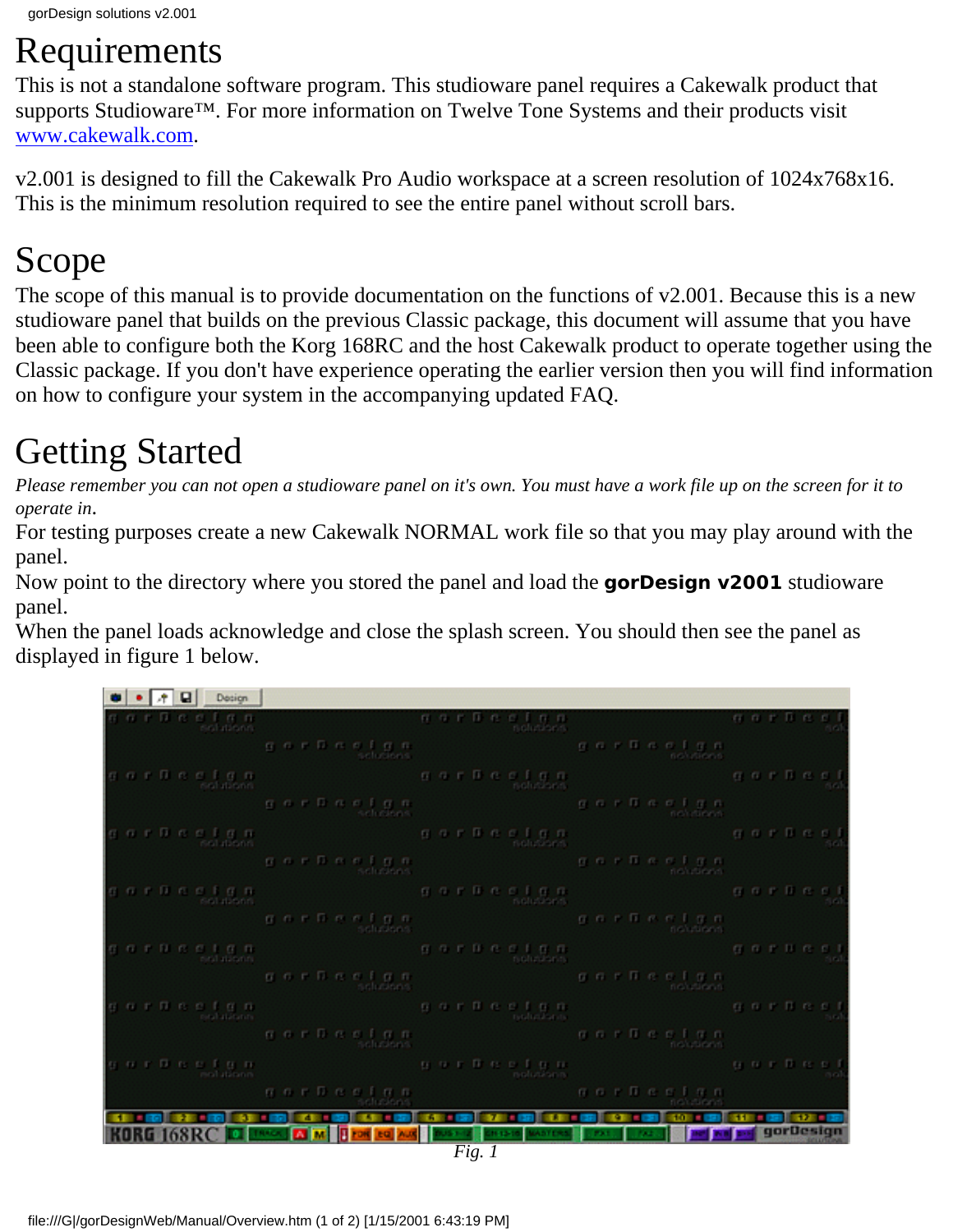# Set Track

RACK **A** M **I** FD **KORG 168RC ILLE** 

The **TRACK** parameter on the studioware panel must match the track you plan on using for automation. Use the pushbutton on the bottom menu bar to pop up the **TRACK** select panel and point it to your automation track.

Make sure when you initialize the automation track be sure to set the correct output port to the Korg. If you don't initialize the track, the actual controls for each channel will be grayed out. They will not respond to midi events from the Korg or when you try to move them with your mouse.

When you initialize the track **DO NOT** assign a channel number to the track! The Korg uses **7 MIDI** channels simultaneously. If you assign a channel number to the automation track you will filter out 6 of the 7 channels the Korg needs to operate!

Once the track is initialized the studioware panel should now operate in the work file you just created.*.*

FDR EQ AUX

M FDR EQ AUX BUS 1

# FDR, EQ and AUX

These three yellow buttons toggle the visibility of all 12 main faders  $FDR$ , their EQs  $FQR$  and the effects and auxilliary send sub panels **AUX**. The best way to see how they work is to play with them. Begin by toggling the **FDR** button. You should see the 12 fader blocks stream into the workspace. Next toggle **EQ**. You should now see the associated EQ panels stream on and off. Do the same with the **AUX** control button. The auxilliary panels will appear and disappear.



*Fig. 2 [FDR], [EQ] and [AUX] examples*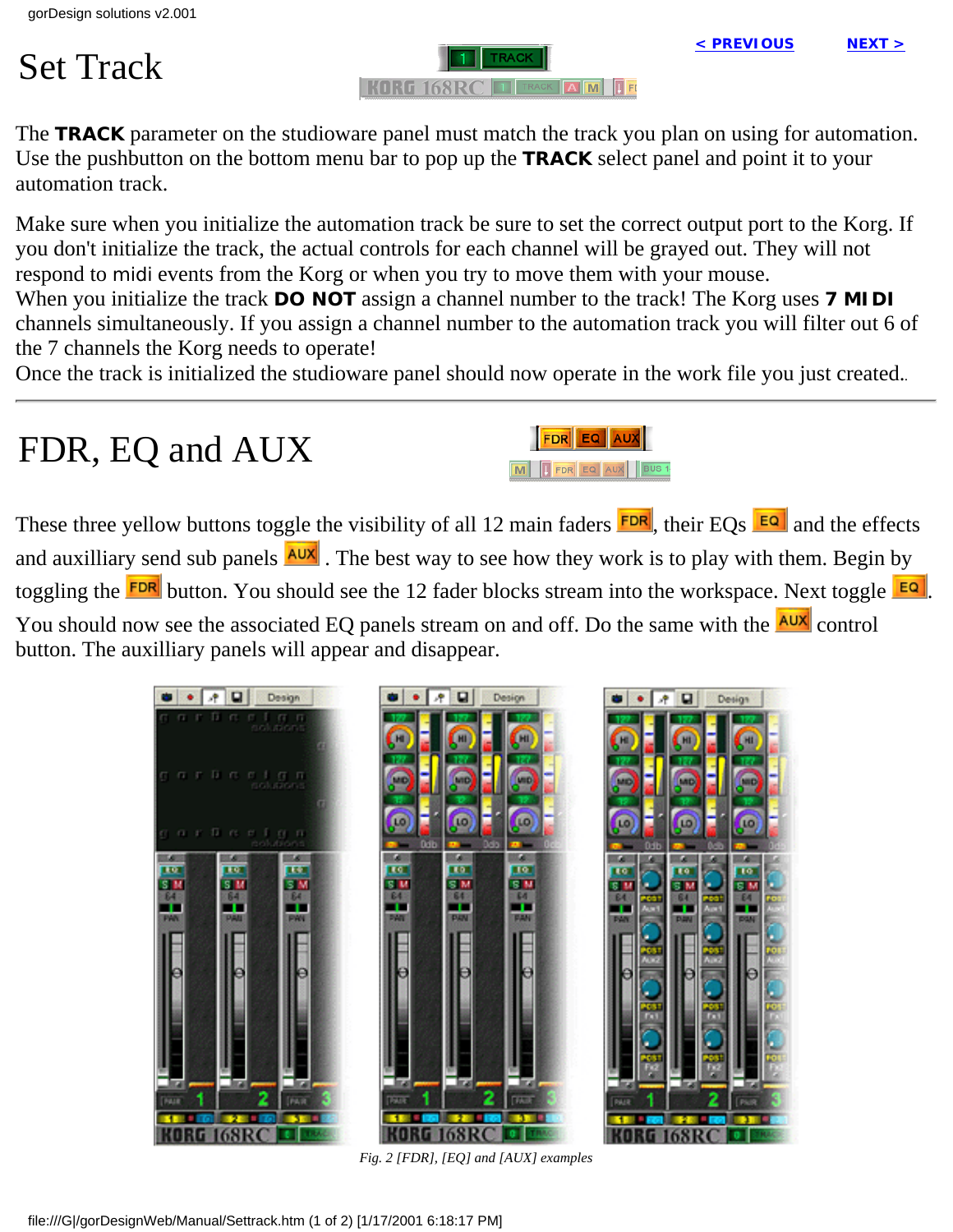# Individual Channel Visibility



Below each of the 12 main channel positions are two visibility controls for each channel block.

The numeric button  $\boxed{1}$  hides or displays the individual channel block. The  $\boxed{50}$ button toggles the visibility of the channel's EQ section.

The channel mute indicator  $\blacksquare$  sits between the two controls and lets you know when a channel is muted even if the channel block is not displayed.

# Channel Block Layout





*The* **EQ Active switch** *mimics the fader strip's* **EQ** *in/out.*

*The EQ sub panel can not be hidden if the channels EQ is active.*

*hotView will dynamically force an EQ section to it's visible state whenever the EQ is hot (active).*



*Individual Channel block*

*The Aux sub panel contains the send level controls for the auxilliarys and effects.*

*The* **PRE / POST** *switches are just below each rotary control*

*The control bar toggles sub panel visibility.*

*hotView will force this sub panel to it's visible state when any of the send levels are non-zero.*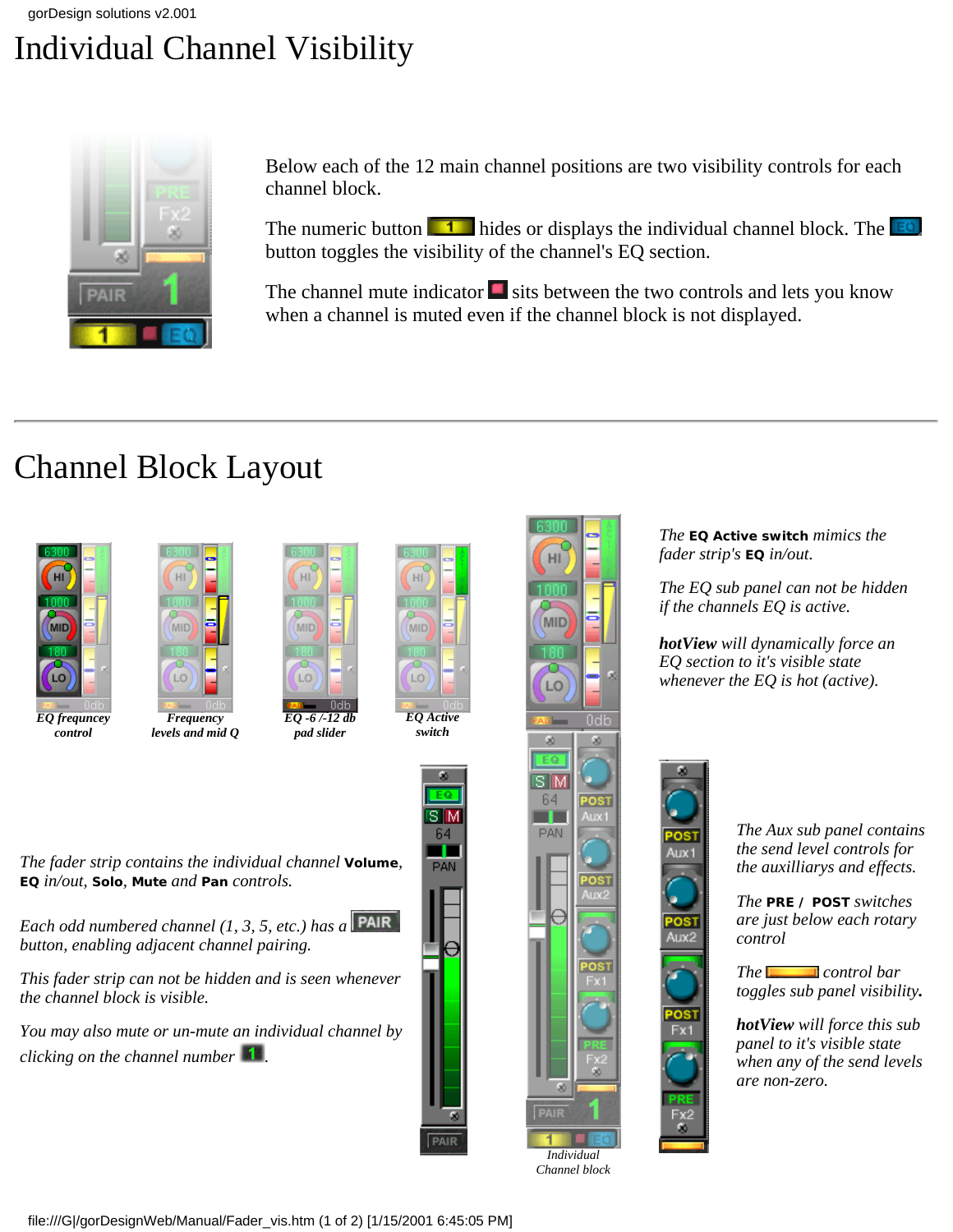# Hide Mutes

The **b**utton, located next to the main channel visibilty controls, performs a unique de-cluttering

function. To see this in operation operate the  $R^{\text{DR}}$  so that all 12 main channel blocks are visible. Now use the mute button in the individual channels to mute some of them. On a few of these channels make sure that the Volume slider is all the way off. On the rest of the muted channels ensure that you have some Volume level other than zero. Your panel should look something like Fig. 1 below.

FDR EQ



Now hit the **U** button. This will automatically hide all muted channels that have a volume level of zero. The purpose for this is to quickly de-clutter the screen; hiding all channels that are 'not being used'. After

hitting  $\Box$  your screen should resemble Fig. 2 below. You can turn all the faders on again by toggling **FDR** a couple of times. Play with it a bit to see how it works.

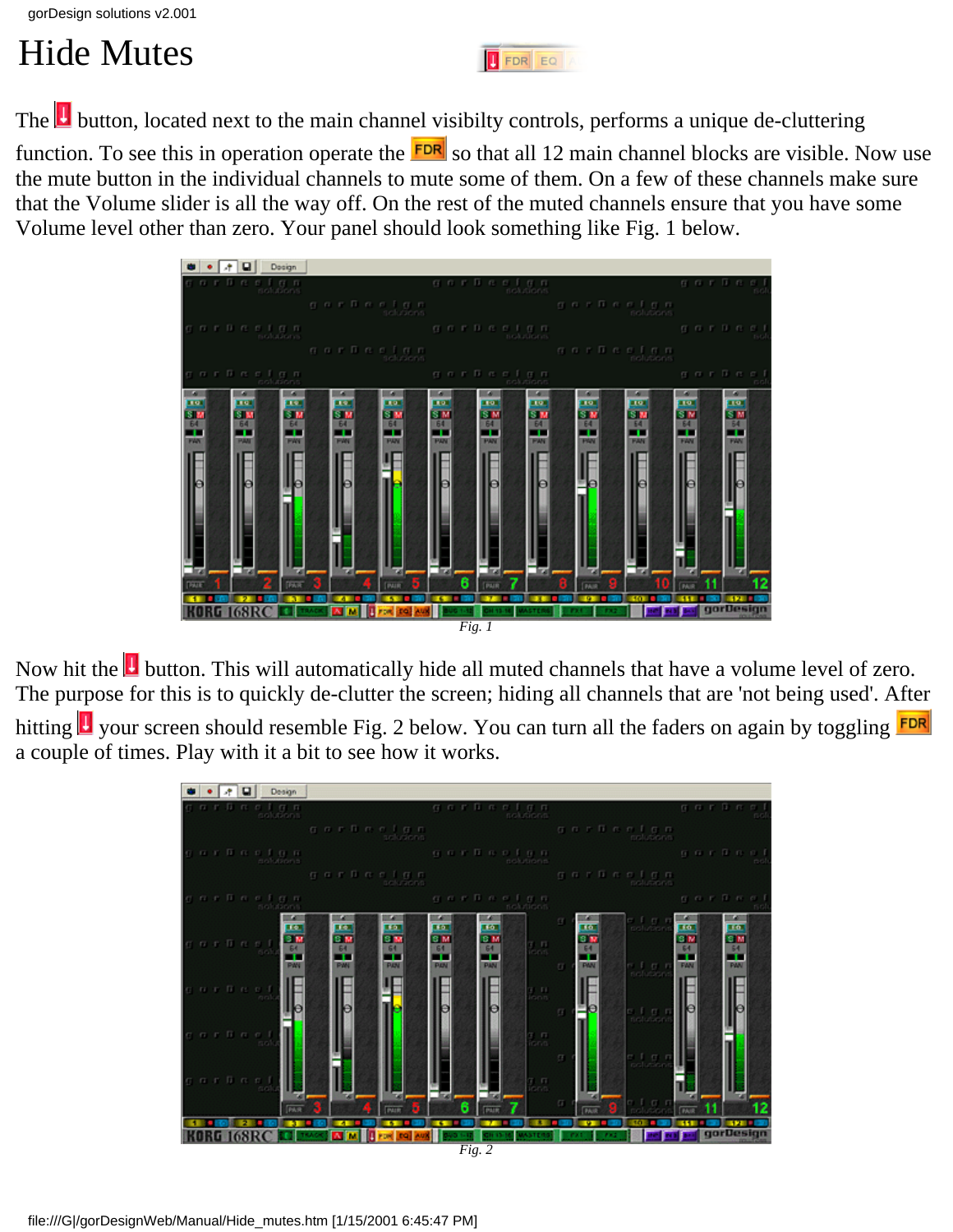# Bus Assignment



**BUS** indicator matrices for channels 1 through 12 an be viewed by hitting the **BUS** 1-12 pushbutton on the menu bar.

This sub panel is overlaid on top of the corresponding channel. Each section of the sub panel contains the **BUS** indicator matrix for the channel. These will light when the channel is patched to any of the 8 internal busses of the Korg 168RC.

If the Korg is in stereo **BUS** mode then the **ST** indicator will light along with the **BUS** pair assigned. For technical reasons you may not push a button and make **BUS** assignments here. These are indicators only and reflect the **BUS** programming at the Korg. To assign channels to a **BUS** you must program the 168C itself.

# Channels 13 - 16

The utility channels are accessed by selecting the CH 13-16 pushbutton on the menu bar at the bottom of the studioware panel.

The controls for four channels operate in the same manner as channels 1 through 12. The exception of course is the reduced capability these four channels. They have no EQ section.

The **BUS** assignments for these utility channels are also visible on this pop up panel. Like the main channels 1 through 12, the assignments must be made at the 168RC itself.

# Solo Issues

The Korg has two **SOLO** modes, **EXCLUSIVE** and **MIX**.

Depending on which solo mode you have selected, mousing the panel's solo switches may give conflicting results. If you have **MIX** mode selected then the buttons work properly. In **MIX** mode you may solo multiple channels at the same time. Therefore mousing multiple solo buttons give the desired results.

In **EXCLUSIVE** mode only one channel may solo at a time. When you already have a channel soloed and you mouse select another channel to solo, the first channel goes silent and the second channel solos. Sonically it is correct except the first solo button did not pop out. You must 'un-solo' the first channel before you select another. The problem stems from the fact that the Korg does not tell the panel to 'un solo' the initial channel.

If you do all of your soloing from the Korg physical work surface then the panel will display all of the expected changes.

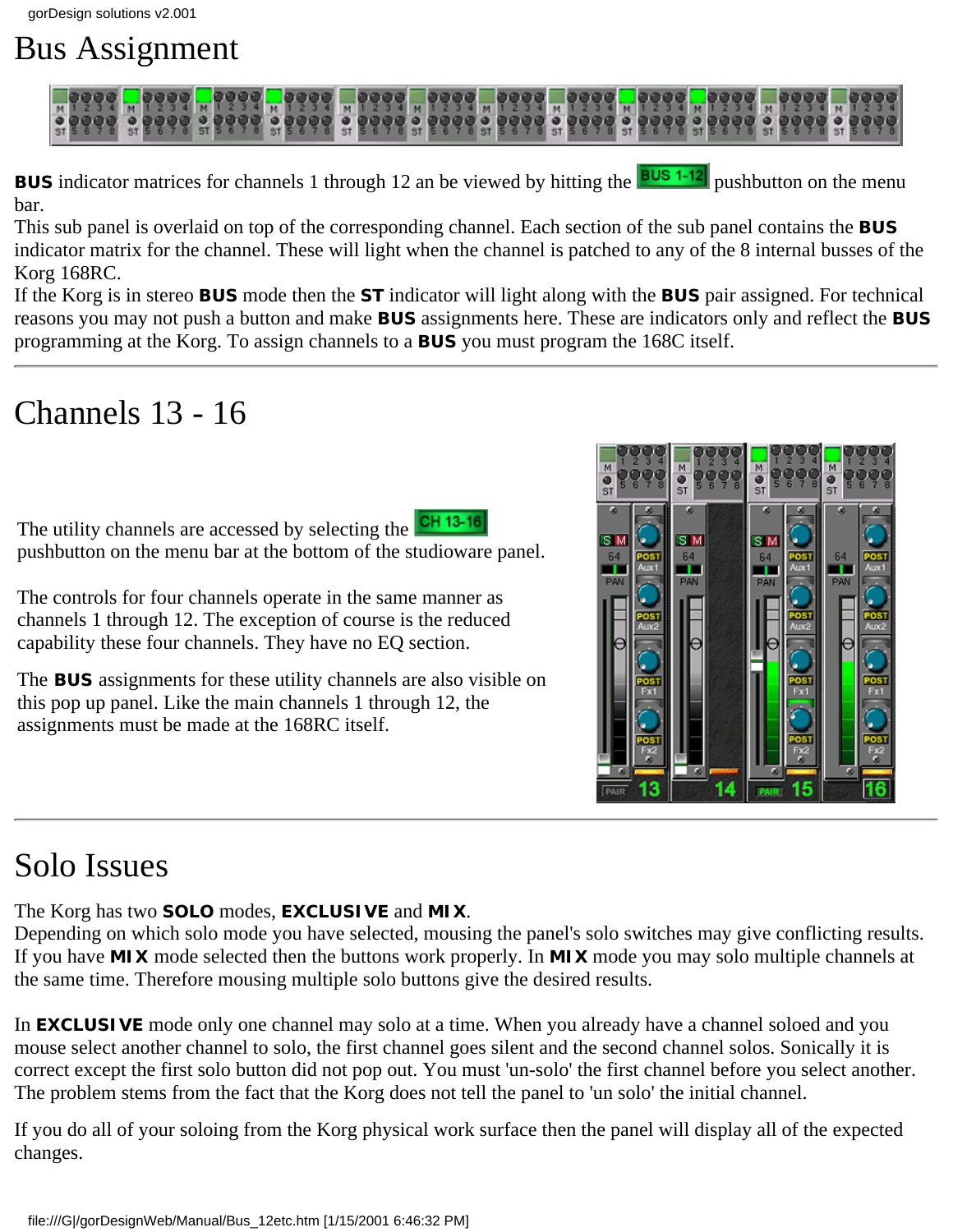# Masters

Access the **MASTERS** sub panel by selecting **MASTERS** on the menu bar.

This sub panel displays all of the fader blocks associated with the 8 internal **GROUP BUSSES**, the **MASTER** fader and the **AUXILLIARY** and **EFFECTS** returns. It also contains the block for **SOLO** control .

Please notice that these faders are attenuators. **Unity** gain is in the full up position. To maintain the highest dynamic range you should start with these faders at their maximum, expecially the **MASTER** fader.



*The Masters sub panel*

### **Operating Tip:**

One of the more common mistakes I have seen is an operator using the **MASTER** fader to control room volume. The **MASTER** should be nailed to the top and the physical **MONITOR** rotary control on the Korg 168RC should be used as the room volume control. Sometimes you may have to reduce the **MASTER** a db or two when making your final mix. Just a touch to pull the levels out of the clipping region.

In general the only time I pull the **MASTER** down is when I walk away from the console or if I think I heard the telephone ring.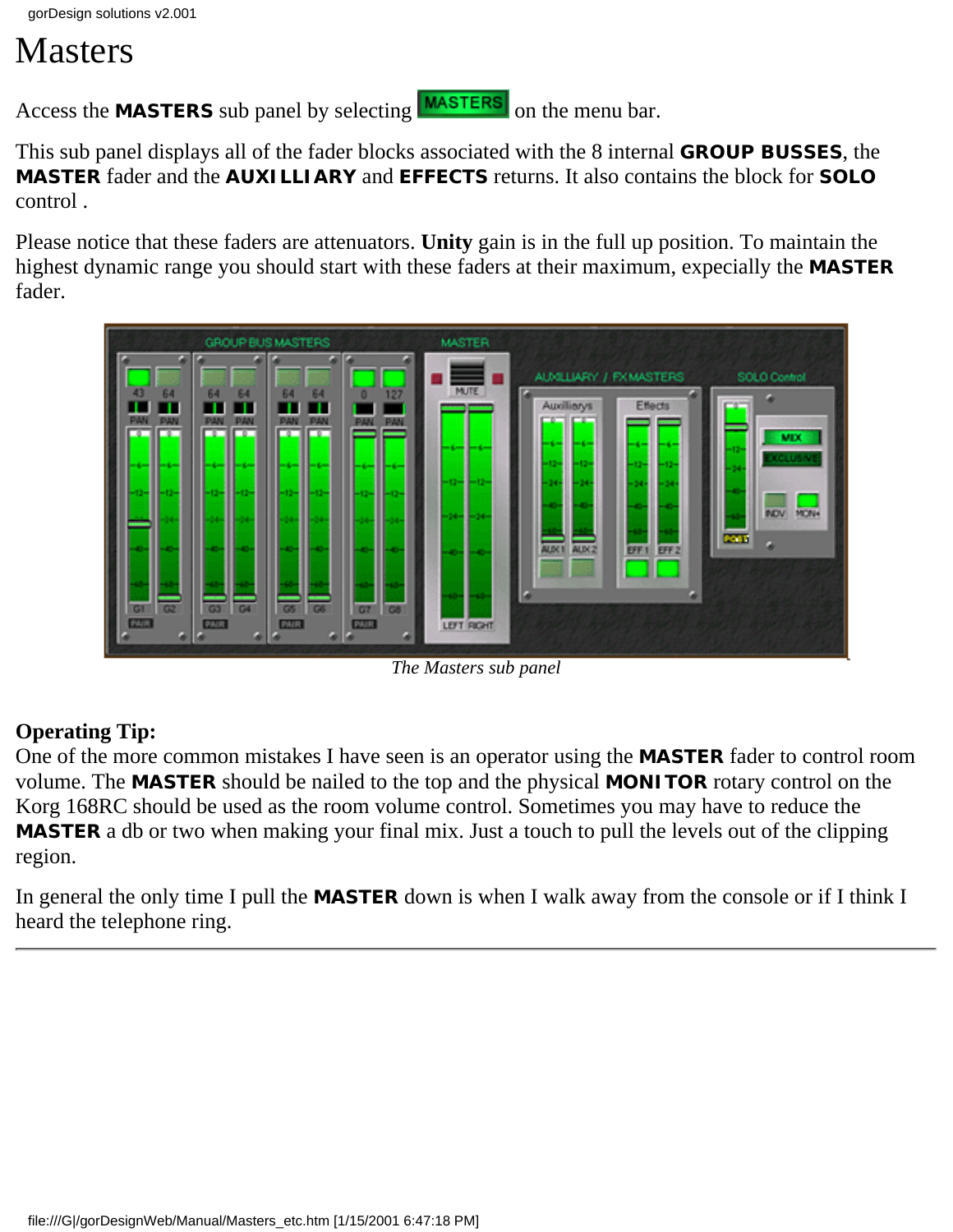# Effects engines

The effects pop-up panels can be accessed by selecting either of the two buttons. Both panels are identical, each corresponds to one of the two effects processors of the 168RC.

You can use these effects panels simply as annunciators that reflect changes you make at the Korg or you may use the mouse to control the effects processors on screen.

Unfortunately the Korg does not spontaneously send the values of the parameter knobs when you select an effect type using the mouse. If you do select an effect using the mouse you will then have to synchronize the studioware parameter knobs to the true value of value of the Korg. You do this by having the Korg transmit its current state to the panel. To have the Korg transmit it's current effects state.. go to the mixer surface and press **MIDI | Send Parameter | EFFECT | SEND**.

If you physically select your effects from the Korg 168RC itself, the parameter knobs will synchronize automatically.



*The effects engine panel - bottom shows on screen help displayed*

There are help screens for all 32 effect types. Access these using the **1** button in the lower right hand corner. These screens contain information from the 168RC manual and explain the possible settings and ranges for the parameter knobs.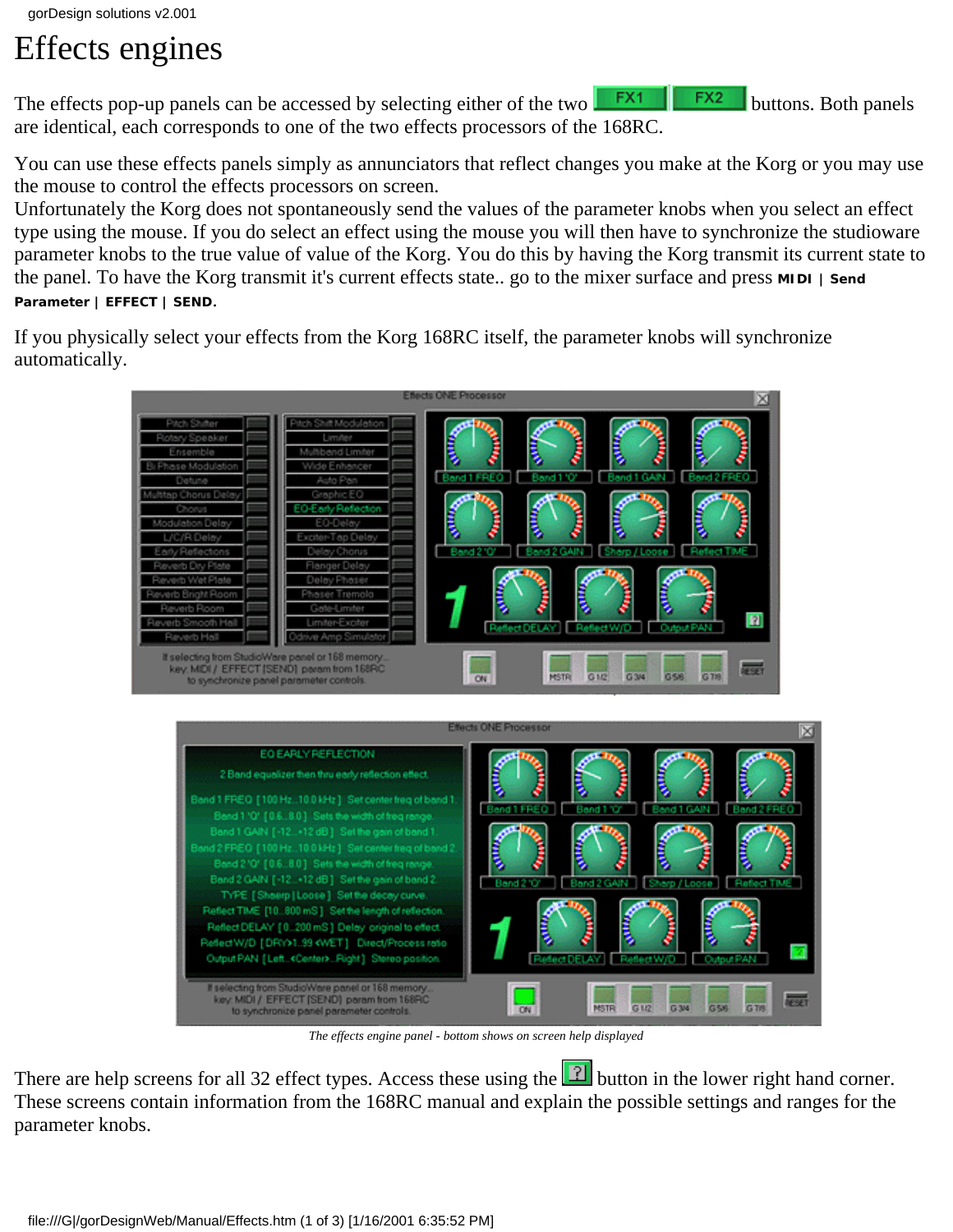It is beyond the scope of Cakewalk's studioware™ language to accomodate the variety of parameter measurements and labels that you find in the 168RC's effects engines.

This design compromise led to the multi-zoned dial skirt.

If you study the skirt you will see that it can represent **3, 4 and 5 zone, left/right and linear** selection types that are found in the effects parameters.



*Sometimes you may find two effect selections lit up. This can happen if you saved the Korg studioware panel off with your project. When you reload the project the panels will reflect an unknown state. You may be coming from another session and have changed the mixer settings. Press the* **RESET** *button on the panel to clear the lights.. then select the effect you want to use and send the midi effect data from the Korg to sync the parameter knobs*.

# Routing annunciators

These annunciator pop-up panels allow you to view the internal signal routing of the Korg 168RC.



file:///G|/gorDesignWeb/Manual/Effects.htm (2 of 3) [1/16/2001 6:35:52 PM]



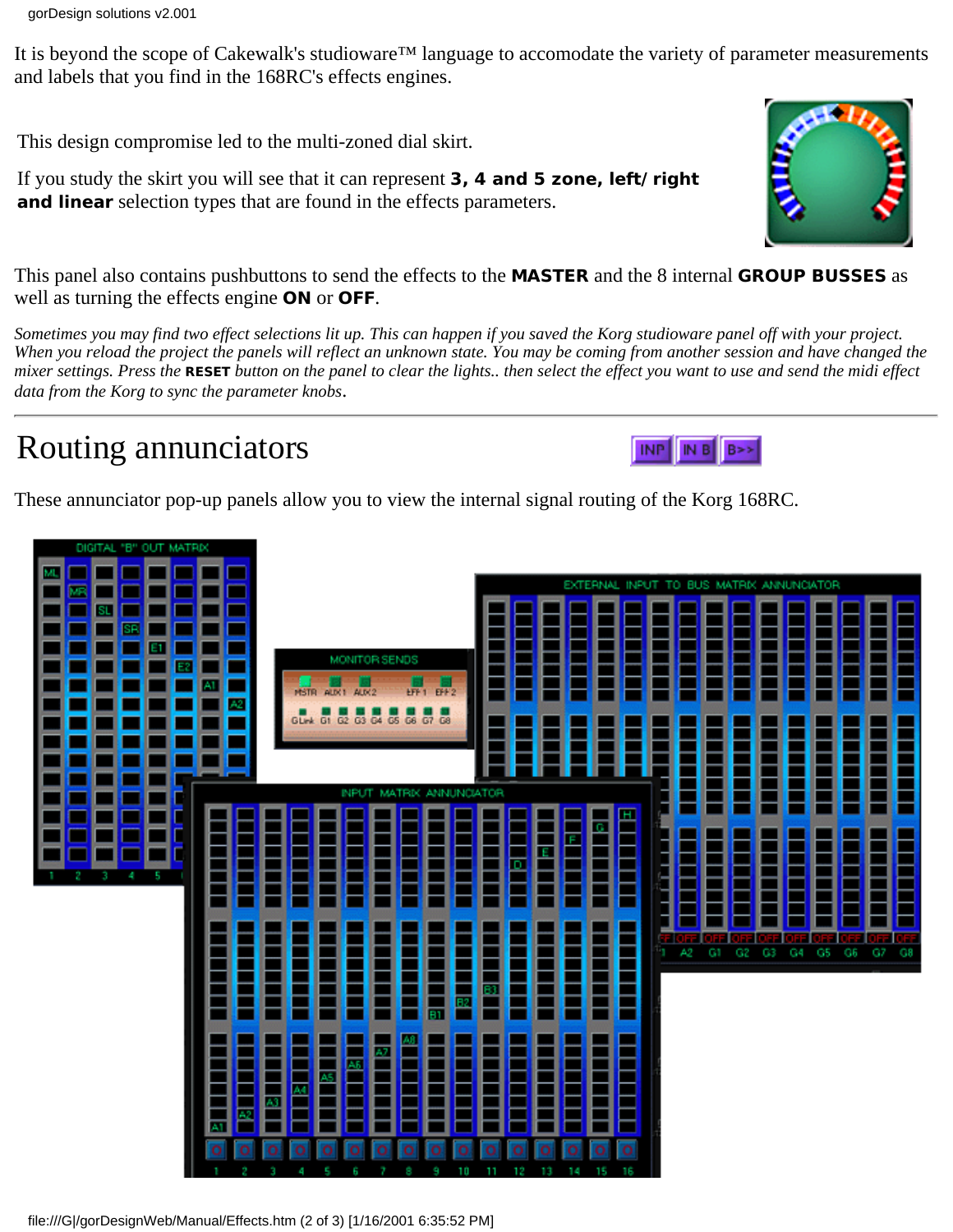## **INP**

#### **INPUT MATRIX**

Displays the **INPUT SOURCE** for all the channels. The **PHASE +/-** switches for each channel are also on this pop-up.

#### IN B

#### **INBUS MATRIX**

Displays the audio inputs that are directly connected to the 16 internal busses.



#### **'B' OUT MATRIX**

Displays which of the 16 internal busses are sent through **ADAT OPTICAL OUTPUT "B"**

#### **MONITOR SND**

Displays the signals that are routed to the monitor

With exception of the **PHASE** + /- switches on the **INPUT MATRIX** pop-up, these panels are annunciators only. You must make your selections on the Korg 168RC itself.

*Keep in mind that you must send the Korg's routing parameter values to the panel for these annunciators to display valid data. Synchronize the studioware panel by keying* **MIDI | SEND PARAMETERS | ALL PARAMETERS** *then* **SEND** *at the mixer.*

# Track Arm and Mute



These two control buttons allow you to **ARM** or **MUTE** the the track you are using for the 168RC's automation without having to swap windows to get to Cakewalk's Track View.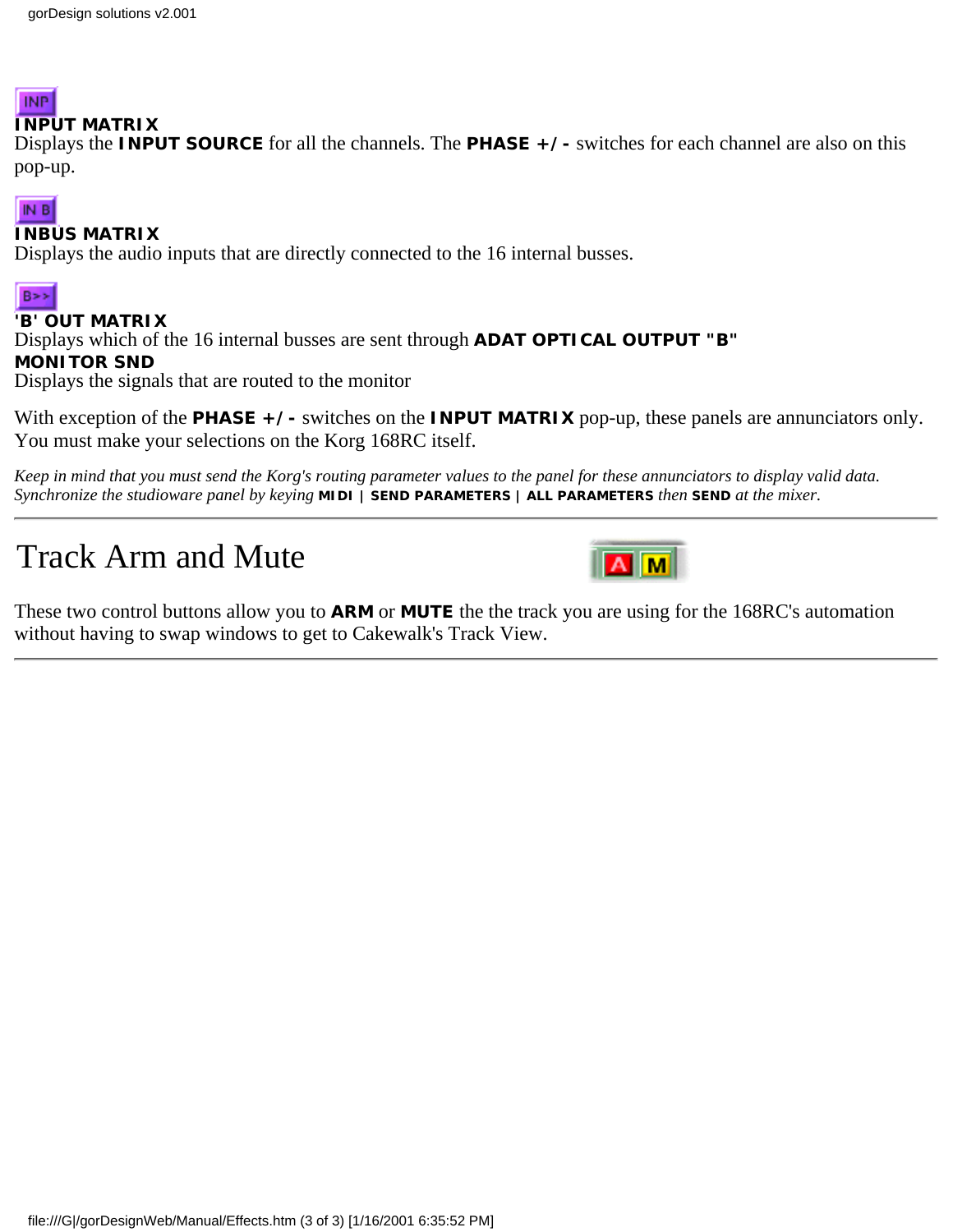### **gorDesign solutions Korg 168RC studioware panel FAQ**

*This is a slightly updated version of the original Manual / FAQ that is included with the Classic package. This may not solve all your problems or make you an expert but it it should get you started in interfacing and automating the 168RC.*

If you do have questions I prefer that you post them to the Forum rather than email me directly. I do receive any posts as an email and I promise to answer them if can. I want to keep the answers public so I don't have to repeat myself.

I do ask one thing. Please do us both a favor and read this FAQ/Manual through at least once before you post a question.

Rich Gorde gorDesign solutions 2001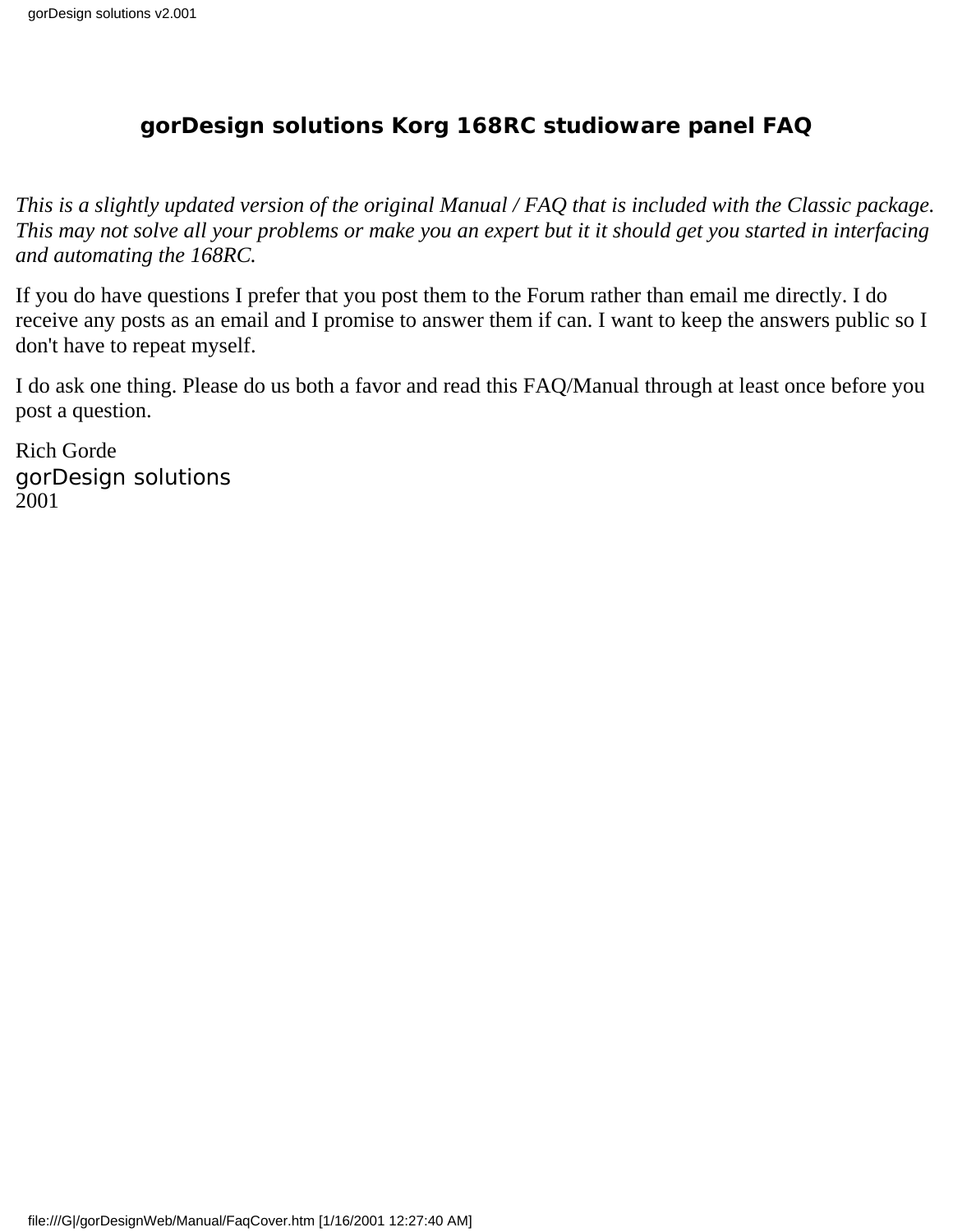# Getting Set Up

### *"What do I need to use this panel?"*

You will need a **MIDI IN** and **OUT** cable set connected to a physical **MIDI** port that can be assigned to the Korg. And of course one of the Cakewalk products that support studioware.

## *"Can you daisy chain the Korg with other devices?"*

Yes you will be able to daisy chain if the devices you have on the port do not use the channel assignments that the 168RC uses.

The Korg in **MIDI MODE TYPE 1** is using channels 1 through 7 so you should be able to use channels 8 through 16 on the same port. Be aware that in **MIDI MODE TYPE 1** the Korg uses the controller numbers from 0 through 95. There should not be any interaction between devices on channels other than 1 through 7, but there may be circumstances.

While we mention it there can be interaction between the Korg and generic studioware panels. I specify an example later in this document.

## *"How do I set up the Korg to work with this studioware panel?"*

The Korg is ready to go out of the box using the factory defaults, just configure the 168RC's **MIDI** settings as follows:

#### **MIDI** Setup

- 1) System Extension: Stand Alone 2
- 2) Device ID : 01
- 3) Tx Base Ch: 01
- 4) Rx Base Ch: 01
- 5) MIDI Type: Control Change
- 6) Program Change Tx: Program
- 7) Program Change Rx: Program
- 8) Program Change No.: Default
- 9) Parameter Number: Type 1

### **Parameter** Mapping

1) Type: Type1 2) Jump To: Fader 3) Jump To: No. 001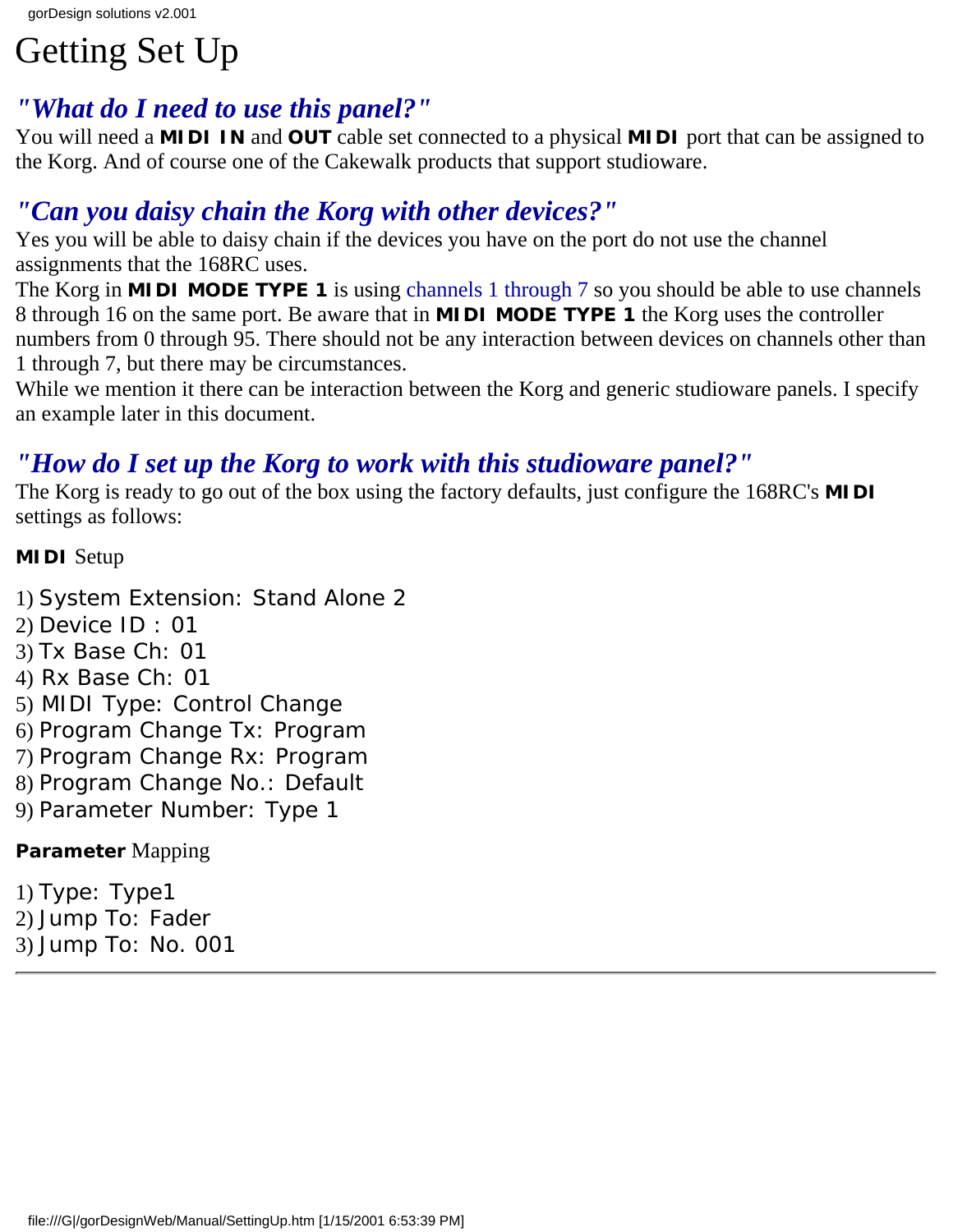# Cakewalk project settings

### *"How should I configure a Cakewalk project to use the panel and Korg automation?"*

These are settings that you should set for projects that will have Korg automation data.

#### 1) **MIDI echo set to NONE**

#### *(under Project options/MIDI Input/Echo Mode)*

You must **not** have Cakewalk echo back to the Korg **MIDI** events it receives from the Korg. The Korg **absolutely** does not like to have this happen. It can get fairly confused and can put itself into a chaotic configuration.

Now if you are going to do some tracking and have a device that requires echo to be on, then set **ECHO ON/AUTO** and forget the Korg automation till you are through tracking. I have tried to use the **LOCAL PORT** option to keep from **ECHO***ing* out the port assigned to the Korg but have not been successful.

#### 2) **Reset all controllers to zero un-checked**

#### *(under Project options/MIDI Out/Zero Controllers when play stops)*

Clear this check box so Cakewalk does not reset the controllers to zero. If you don't Cakewalk will send reset data to the Korg every time playback stops. This too will ruin things putting the Korg into a chaotic configuration.

#### 3) **Patch/Controller Searchback Before Play Starts**

*(under Project options/MIDI Out/Patch controller searchback )*

This really isn't a problem area, but it bears mentioning.

If you have this option enabled Cakewalk will search back and replay all controller events up to the cursor point in the song. This will reset the Korg to any parameters you may have recorded into the Korg track up to the cursor point. If you are editing a section of the song you may not want the 168RC to change it's settings. There are times when you may want this off and there are other times when you will want it on. Another way to handle this would be to leave the option enabled and then **MUTE** the Korg automation track while you edit.

#### 4) **DON'T assign a channel number to the Korg track.**

Assign no channel number to the Korg automation track. The 168RC uses controllers on channels 1 thru 7. If you assign a channel number you will filter out all events assigned to channels other than the one you selected.

The only time you will want to assign a channel to the track temporarily is when you want to edit the automation data in Cakewalk's piano roll view.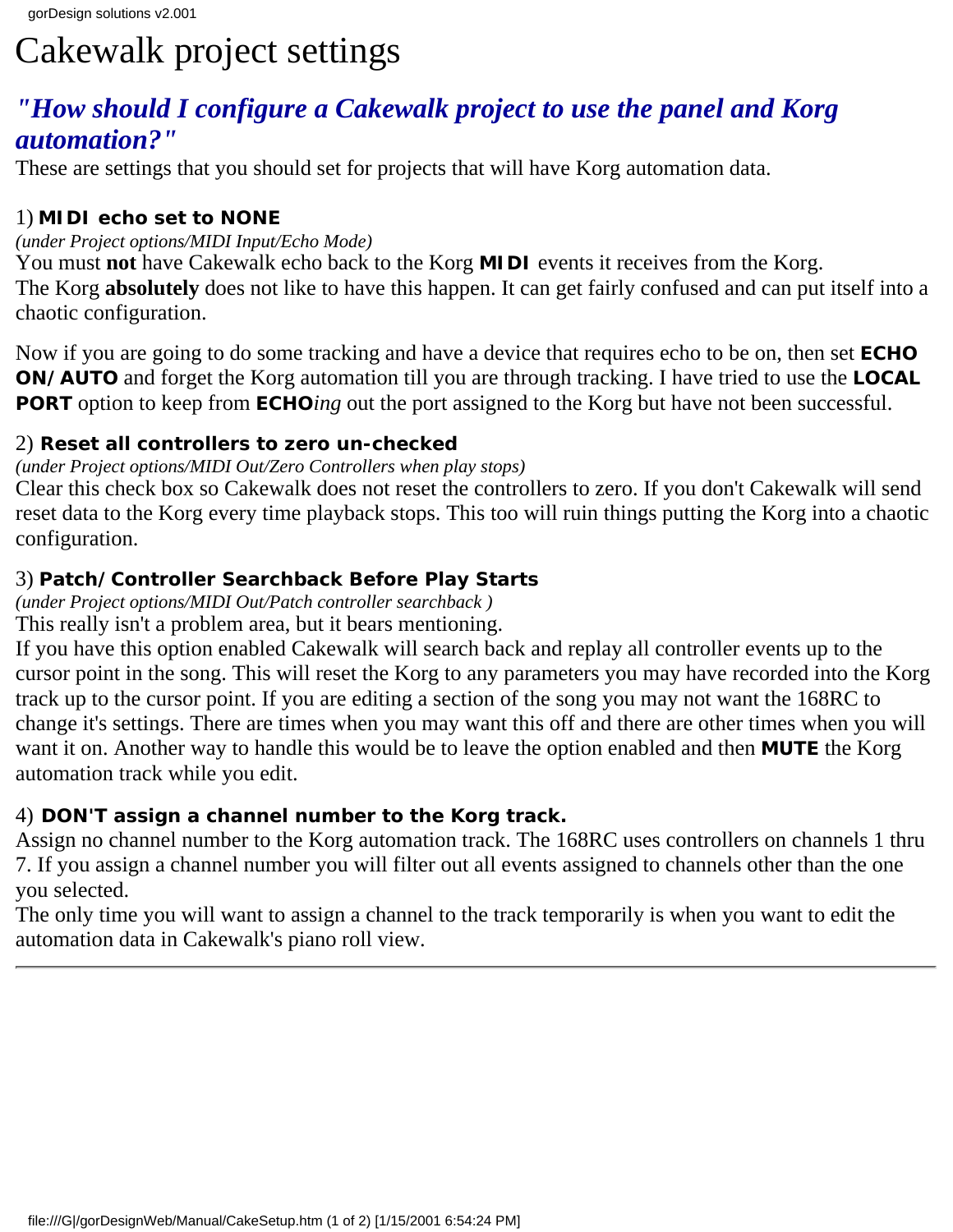# Synchronicity

It's important that the studioware panel reflect the actual state of the Korg 168RC. Typically you open a new or existing project and then open a studioware panel to work within it. At that moment the state of the mixer is unknown to the panel. To synchronize the two you must send all the mixer parameters, the values of each possible setting, to the studioware panel. You do this by performing a procedure at the mixer itself to "sync" the two.

To synchronize the studioware panel to the current setting of the Korg by selecting at the mixer: **MIDI | SEND PARAMETERS | ALL PARAMETERS** then press **SEND**. This will transmit all of the Korg parameters up to Cakewalk and the panel. If you have everything set up correctly the studioware panel will start to animate and eventually reflect the state of the Korg.

Experiment by selecting different scene memories from the Korg and uploading them to the panel using the "sync" procedure.

*Note that you can send different groups of information from the MIDI parameter send menu. For instance you can send just the effects, or the faders and mutes. Take a look at the options. Remember you can always send fresh data to the studioware panel to synchronize. When in doubt.. sync.*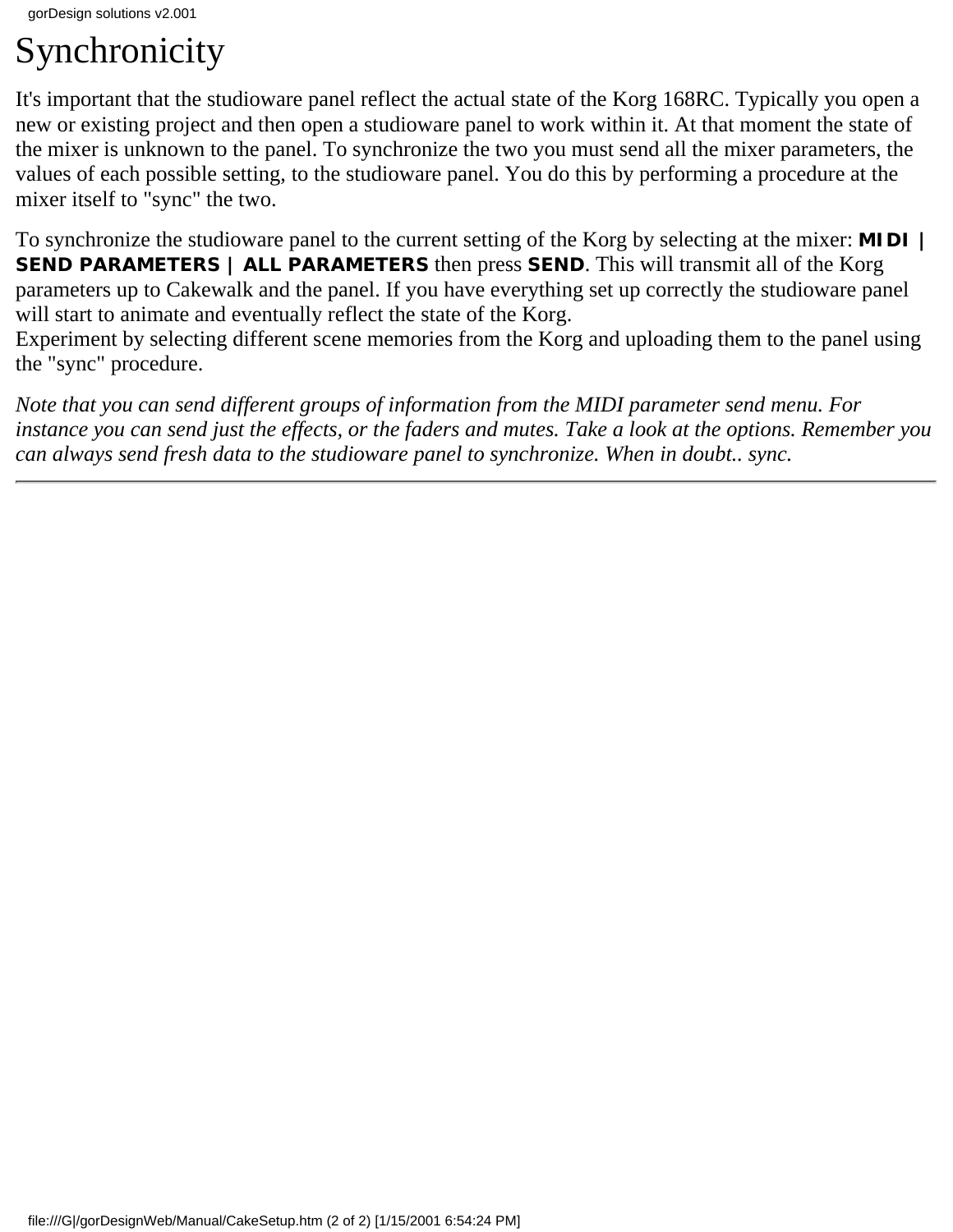# Reasonable Concerns

### **"Will I be able to control the 168RC from it's control surface as well as use the mouse?"**

Absolutely. You just have to make sure that the Studioware panel is synchronized and reflects the true state of the Korg. When in doubt send all of the Korg's current parameter settings to Cakewalk and this will synchronize the studioware panel.

#### **"Can I use both the mouse as well as the 168RC to record moves during an automated mixdown?"**

The simple answer is Yes and No.

Using the Korg control surface is a little different from just using the Studioware panel. The thing to understand is Cakewalk considers the Korg 168RC mixer and the Korg 168RC studioware panel to be two separate **MIDI** devices. Again.. the panel is one **MIDI** device.. the physical mixer is another. The tables below describe the differences.

**Moving the physical hardware controllers on the Korg 168RC**

**Events are recorded as simple MIDI controller events coming from the Korg exactly like a keyboard controller.**

The Korg control surface movements are recorded as **MIDI** controller data events directly to the track assigned to the Korg. This data can be viewed, filtered and edited using Cakewalk view events option. You may freely add or delete these events.

To use this method record as you would from a **MIDI** keyboard controller. First disarm the studioware panel record button. Then **ARM** the Korg's automation track and press **RECORD**.

#### **Mousing the screen controllers**

#### **With the studioware panel record button ON mouse moves are recorded during PLAYBACK as studioware events.**

If you do all of your automation mixing using the mouse then this process works just like any other studioware panel automation session. Moves are recorded as you make them during playback .

You may layer multiple passes on top of the same track operating the same controls you did on the previous pass(es). The old automation of existing control movements from prior passes will be overwritten by the latest movements you make. New movements on different controls will be layered into the track.

This seems to work very well. If you aren't familiar with studioware panels in general, please take some time to get familiar with them.

For further information refer to Cakewalk's Help file.

#### **With that said.. one caveat... Don't mix studioware and Korg events on the same track.**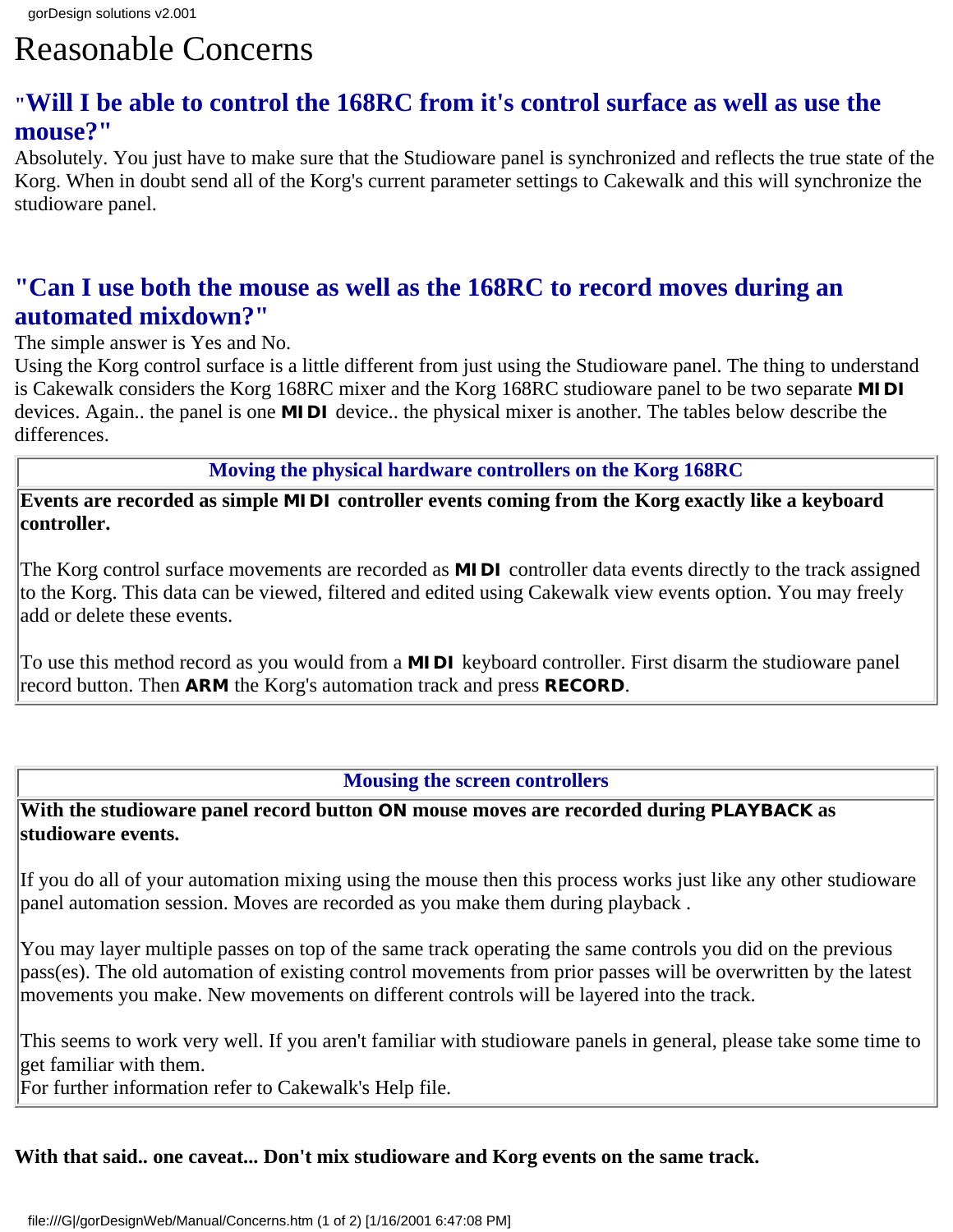*Let me try to explain that statement:*

*I have found that it is next to impossible to reliably edit a track where you have recorded control moves into the same track using the two different methods outlined above.*

*Annoyingly it seems that recorded events from the studioware panel become embedded in the Korg automation track.. If I delete all the data in this track the events disappear but the next time you play back the studioware panel makes all the moves that you just deleted! Luckily these events are not sent to the Korg. Apparently they were deleted but some sort of buffer must exist that doesn't get cleared.*

*I have found the only way to remove these artifacts completely is by DELETING the entire track. They only seem to 'disappear' on their own if you record new studioware mouse movements into the same track. This is why I generally stay away from recording mouse and Korg control surface movements in thesame project. It just seemed a bit buggy to me.*

### **"Just for kicks I slam the faders up and down just to see how the studioware panel responds. Wow there seems to be some sort of lag going on here! No way will I be able to use this for real-time editing!"**

Cakewalk places a low priority on the updating of the studioware panel, especially when it is responding to **MIDI** events that are sent to it from a hardware device. Don't be misled, the **MIDI** events are flowing from the 168RC in real time and are being received and recorded by Cakewalk in real time. When you play back a mix and scrutinize the automation.. everything will be in sync and even the on screen fader movements will be a bit more snappy. More importantly the Korg will respond the instant the **MIDI** event is played back to it from the track.

Somewhat along the same line is the 'painfully sluggish' way Cakewalk handles hefty studioware panel redraws. Again don't worry too much about that. The panel is operating asynchronously to the more critical task of playing your music back. Don't get too caught up in the visuals.. use your ears.

### **"Do I need to save my Cakewalk work file off with the studioware panel in it?"**

No you don't have to and actually if you do, you will be increasing the size of each project file. You are better off deleting the studioware panel before saving. As long as you do not delete the Korg automation track(s) you won't lose a thing. As a matter of fact it is NOT necessary to have a Korg 168RC panel loaded for the automation to take place and the mix to play back correctly. The **MIDI** automation tracks will play to the Korg and all will work fine.

If you save the panel off with the project the **TRACK** parameter will also be saved. Be aware that the saved panel that loads with your file will more than likely NOT reflect the current state of your mixer. Synchronize the panel to the Korg and **RESET** the effects sections if necessary.

*I personally load a fresh panel when I first load up a project.. it just makes things easier. Make sure you set the TRACK parameter on the studioware panel. More often than not I will close the panel if I am still working heavily on the tracks. For the most part the panel is most useful at two key times. The first is <i>initial tracking* and *the second mixdown. I use a dual computer system and have one computer dedicated to just running the studioware panel and automation. In my situation the panel stays up all the time.*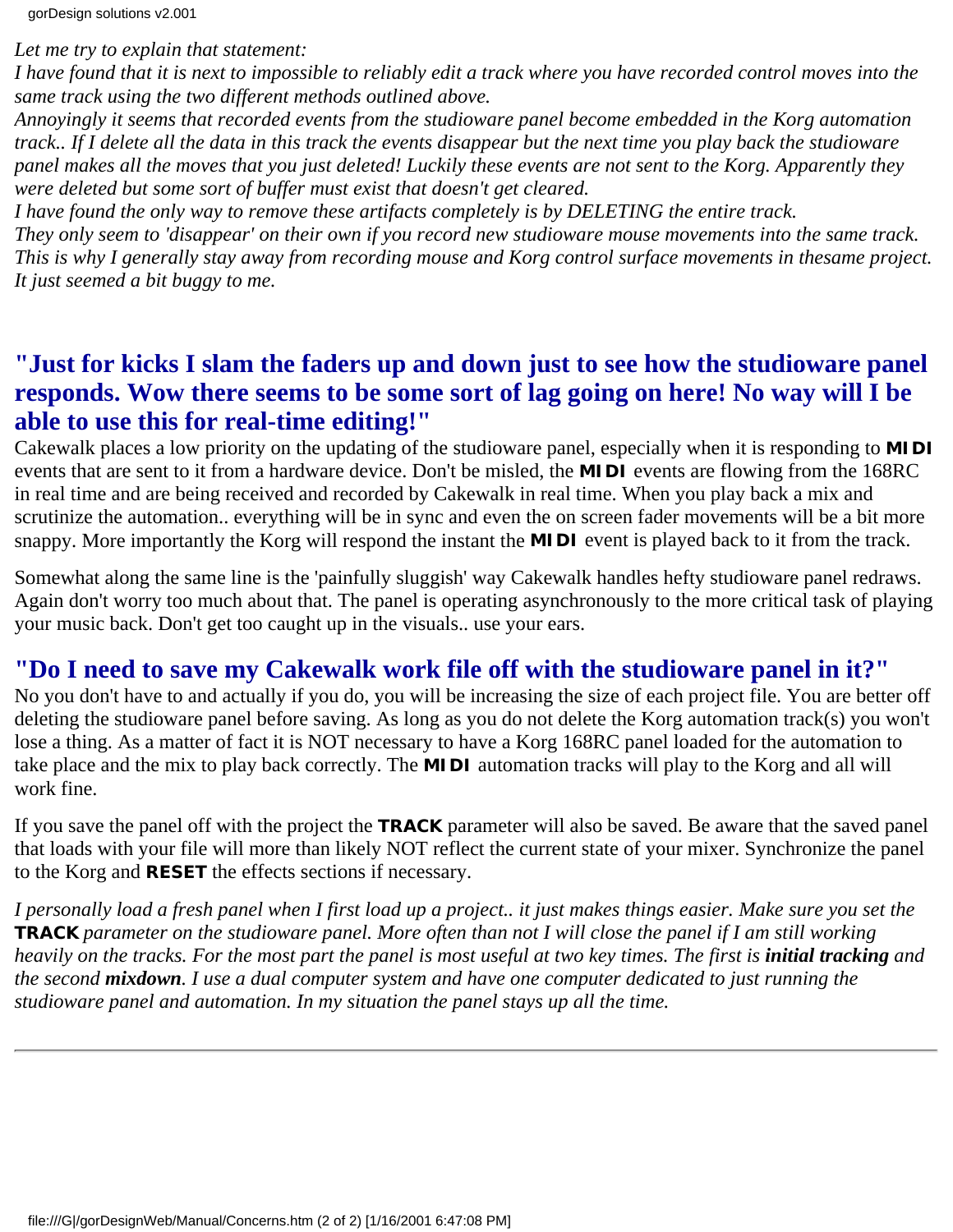# Scary Stuff!

This section covers some troubleshooting tips and operating circumstances and anomolies that can be somewhat disconcerting. It won't cover everything under the sun but if you are experiencing difficulty refer to this section.

### **FADER Jumping**

Pay attention this is really.. REALLY important... I'm going to repeat myself through out this section, bear with me..

## **"Sometimes I think I saw an on screen fader jump to a different position on it's own.. Sometimes I know it did! I heard the volume change! What is going on?"**

If this has happened to you when you play back an automated mix you are seeing an anomoly associated with the non-motorized faders of the Korg.

If you have **hooked your faders** (*synchronized them to the up/down fader position LEDs*) the Korg thinks that the volume of the channel should reflect the current position of the physical fader. You can move the physical faders and the volumes change accordingly.

Now you want to play back a project which has a Korg **MIDI** automation track. You start playback and you are "hands off" the Korg, listening to the automated mix. Along come some previously recorded **MIDI** controller events that tell the Korg to change the volume level for a channel. The 168RC's channel volume level is now changing according to the **MIDI** event *but the physical fader never moved*. Again.. *the level from the physical fader hasn't changed but the Korg's state has and the studioware virtual fader now shows the new MIDI event level*. The studioware panel, which as you remember is another MIDI device, is showing you exactly what the state of the Korg is.

What just happend was that you have **lost synchronization** between the physical and the virtual fader. Now if a little mechanical bump of the hand, or some small voltage fluctuation (chaos) comes along then the **A/D** converter that is scanning the physical faders will 'see' a tiny position change. The Korg thinks you moved the fader and interprets this as new physical fader input. It sets a new volume level for the channel and generates a new **MIDI** controller event which cause the virtual fader to snap to the physical fader position.

#### How to work around this:

The way to eliminate this is to pull all your faders to zero. Then recall the initial settings for the mix from one of the Korg memories. The **UP**< >**DWN LED**s should light to show that the faders are 'unhooked' and that their position currently does not reflect the actual channel level. DON'T hook the faders to the scene memory, leave them where they are. With faders unhooked the Korg will ignore their values. This is exactly what we want... the faders unhooked and incapable of giving us false events. Fader jumping is no longer a problem.

This 'fader jumping' will also occur if you start mixing mouse and physical fader moves. Like the example above, you are unsynchronizing the virtual and real faders when you start mousing the on screen faders.. That's OK while casually making modifications during playback.. but it's a big no-no when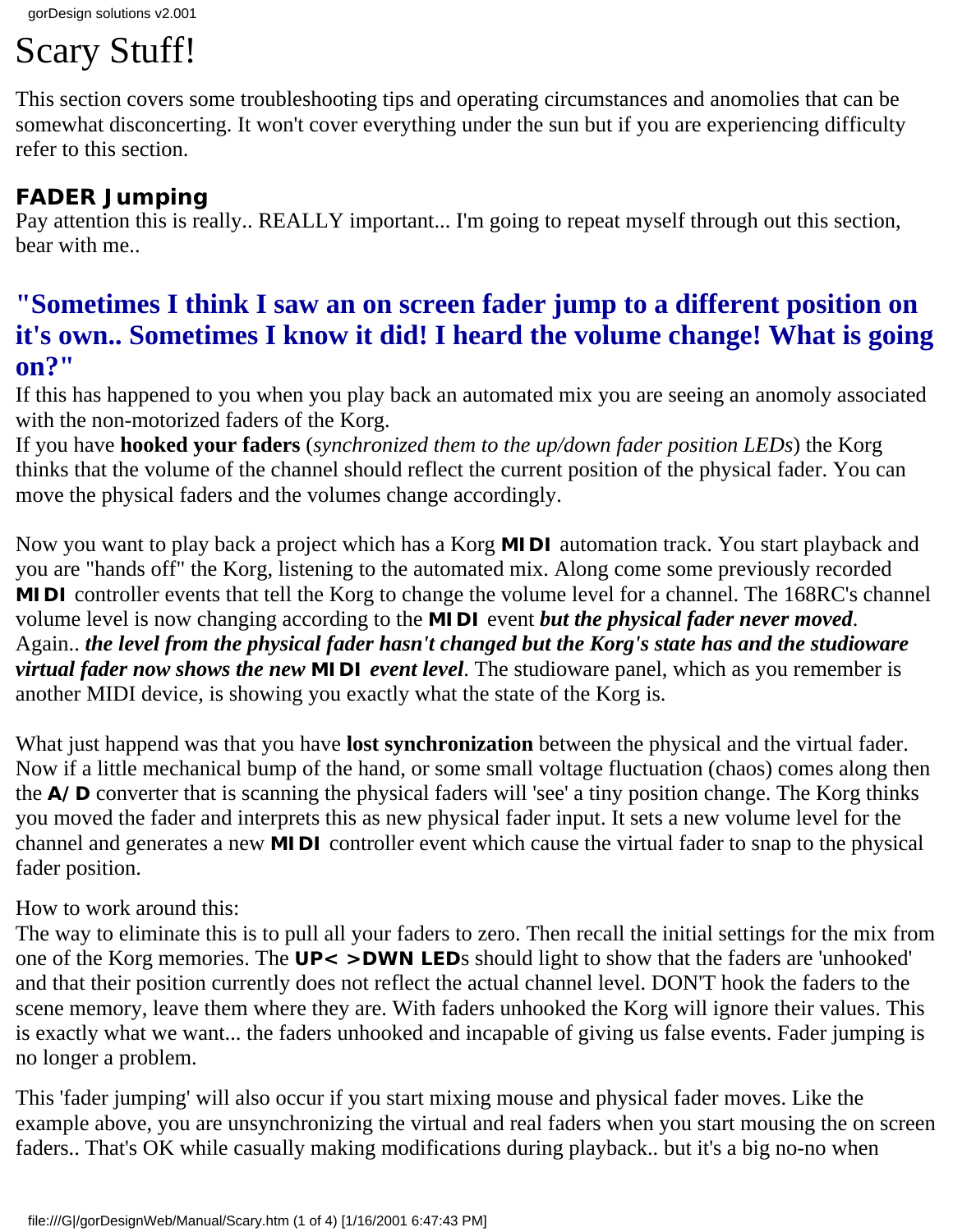recording an automation track. If you plan on only ever using the mouse.. recall a Korg scene memory and leave the faders 'un-hooked'.

The only reason we even have to think about all this is because the Korg has NO MOTORIZED FADERS that can 'chase' the moused studioware fader settings.

# **"I'm adjusting the Studioware panel but the Korg doesn't respond.. I'm sure everything is OK so what's the problem?"**

Are you certain that:

1) The track outport port is pointing to the port that is connected to the Korg?

2) That you have not assigned a channel number to the Korg's track? The Korg is using 7 channels. If you assign a channel number to the Korg track then you will filter out all events except those which are of that channel number.

3) That you have synchronized (hooked) the panel by sending the current Korg state to Cakewalk?

4) The physical link between the Korg and the **MIDI** port card is good? Wires OK? The Korg is configured properly to accept data?

# **"Weird stuff happens.. seems that when I rewind to the beginning of a song or start play.. The Korg ends up in a wacky state with some things mysteriously switched off or on. Am I going nuts or what?"**

You probably didn't disable:

### 1) **MIDI** echo

*(under Project options/MIDI Input/Echo Mode)*

2) Reset all controllers to zero *(under Project options/MIDI Out/Zero Controllers when play stops)*

3) Patch/Controller Searchback Before Play Starts *(under Project options/MIDI Out/Patch controller searchback ) (this may NOT be a problem)*

Or you might have:

4) Assigned a channel number to the Korg track. That's a No-No. The Korg is a multi-channel device.. you will filter out channels if you assign one to the Korg track

5) Hit the 'Panic' button

When you hit the **PANIC BUTTON** Cakewalk zeroed out all the controllers and notes on EVERY **MIDI** port you have. The Korg setup is now pretty wacked out..

You can test it yourself by loading a scene memory at the Korg and then hitting the **PANIC BUTTON**.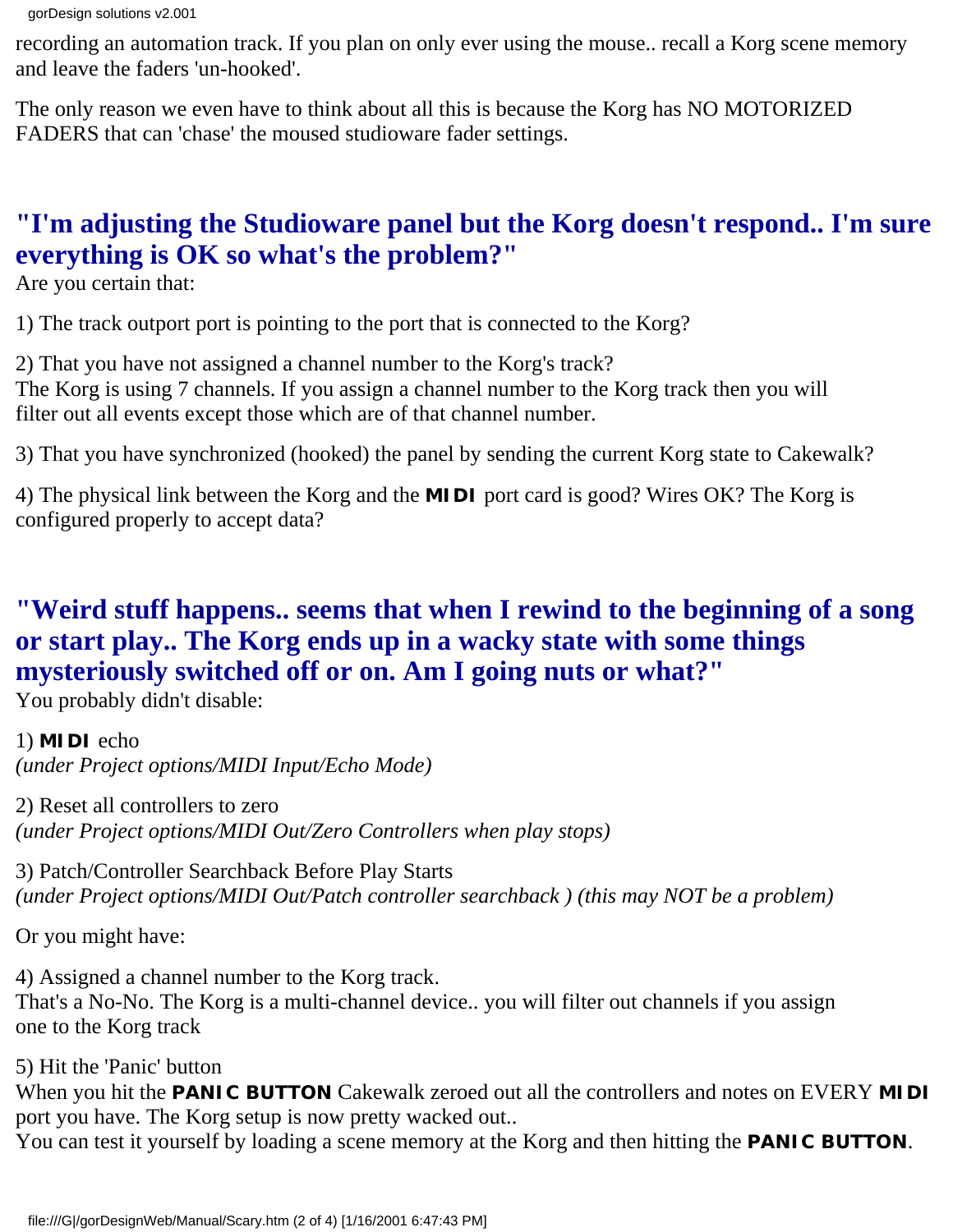Then synchronize the studioware panel by keying **MIDI | SEND PARAMETERS | ALL**

**PARAMETERS** then **SEND** at the mixer. Take a look at the 1-12 BUS matrix panel. You will notice that quite a few changes occurred there.

It would be great if Cakewalk allowed you to define the ports which would be affected by the **PANIC BUTTON**, unfortunately they don't.

### **"When I operate the channel 8 fader at the Korg itself I get an interaction with the volume faders of any studioware panel I created for my MIDI tracks. What's happening?"**

Cakewalk uses controller 7 for the volume controller of every Studioware volume fader it creates. Unfortunately Cakewalk doesn't fill in the blank of the channel that this fader is to control. It leaves the channel number unassigned (blank). Pretty much anything coming down the **OMNI MIDI** line will affect it. Although the Korg is using controller 7 on channel 1, Cakewalk will still respond and move all the generic studioware volume controls to the value of any controller 7 **MIDI** data. This happens even when I use the **VOLUME** control on my keyboard **MIDI** controller. In that case the generic and the Korg studioware faders move.

The good news is that it just seems to be a visual artifact. The levels don't really change and the movements are not recorded. I have tried a few different things to eliminate it and have found no solid fix (short of remapping the mixer). Annoying but from what I can determine, harmless.

### **"When I deselect the realtime update button on the Korg 168RC studioware panel the panel stops updating but the Korg still changes according to the automation in the track. Is that the way it works?"**

Yes. The panel is actually considered by Cakewalk to be a **MIDI** device and will only update when the **UPDATE** button is selected. The **UPDATE** button is in the upper left hand corner of every studioware panel, right next to the record enable button. The **UPDATE** button only determines whether the panel responds to automation data or incoming **MIDI** events. This DOES NOT control the automation data flow to the Korg. For further information on how studioware panels operate refer to Cakewalk's Help file.

### **"I try to use the console view and the studioware panel at the same time.. things don't act right.. Sometimes I crash out of the program.. what gives?"**

I have seen this problem with certain versions of Cakewalk Pro Audio but have not made any real effort to experiment. I personally don't use console view.

## **"If I make changes or swap windows in Cakewalk.. the whole system seems to crash or fall asleep."**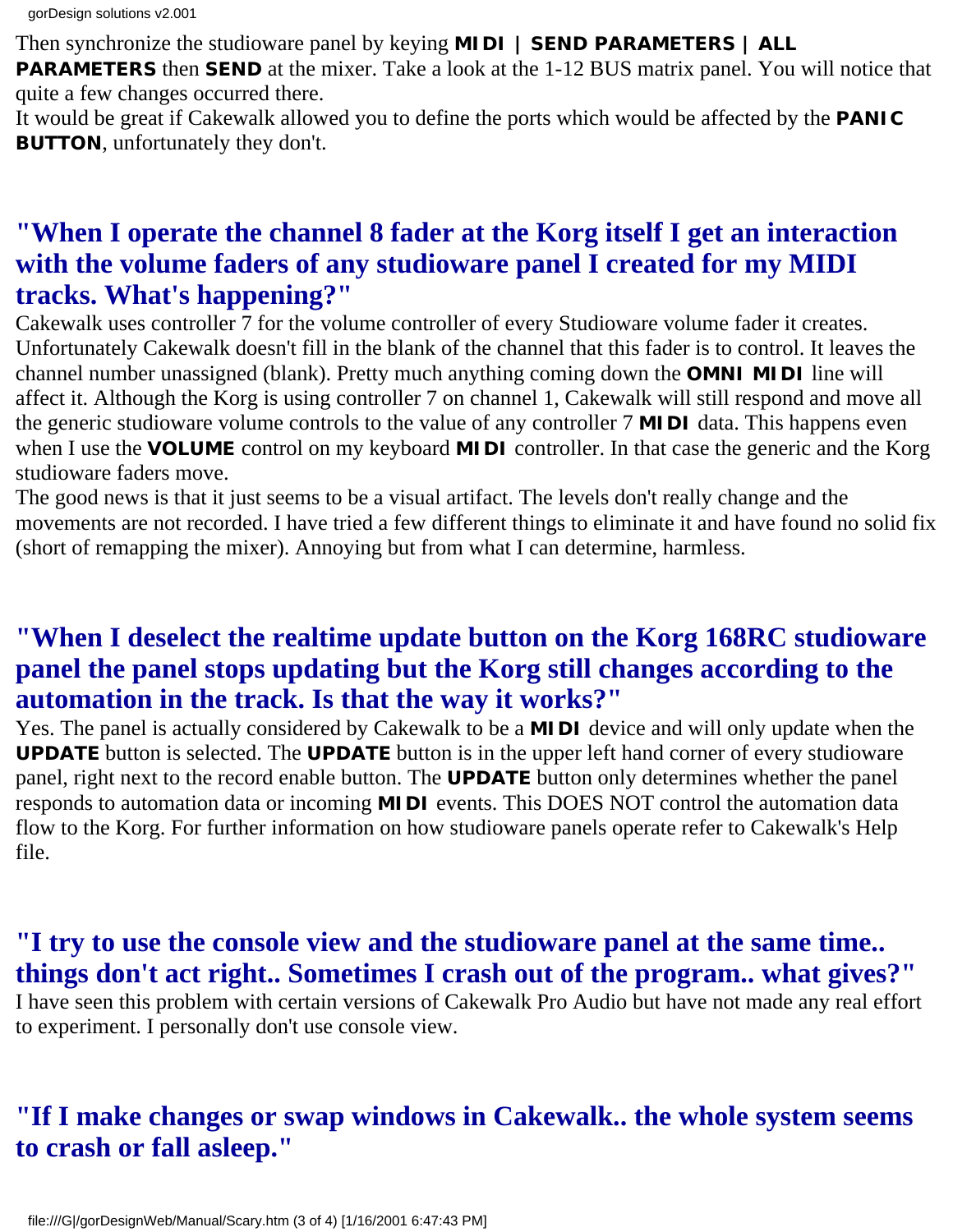For reasons related to the panel size Cakewalk will on occasion appear to freeze after an operation with the Hourglass cursor. Sometimes there is no indication at all. Don't panic ( yet!). Cakewalk is probably not really frozen. It is processing / housekeeping the slew of widgets in the panel. I've personally seen this take a couple of minutes (depending on processor speed). Walk away from it... Just give it some time. If you look at the task list (after a ctrl/alt/del) and the task manager says Cakewalk is not responding. This may not necessarily be the case. Don't end the task.. just let it sit for a bit before giving up. This most often happens when you have recorded a moused studioware session. I have also seen it stall when hitting PAUSE.

If you are going to swap windows and edit things, just click the **UPDATE** button to keep the panel from processing and therefore freezing everytime you do something.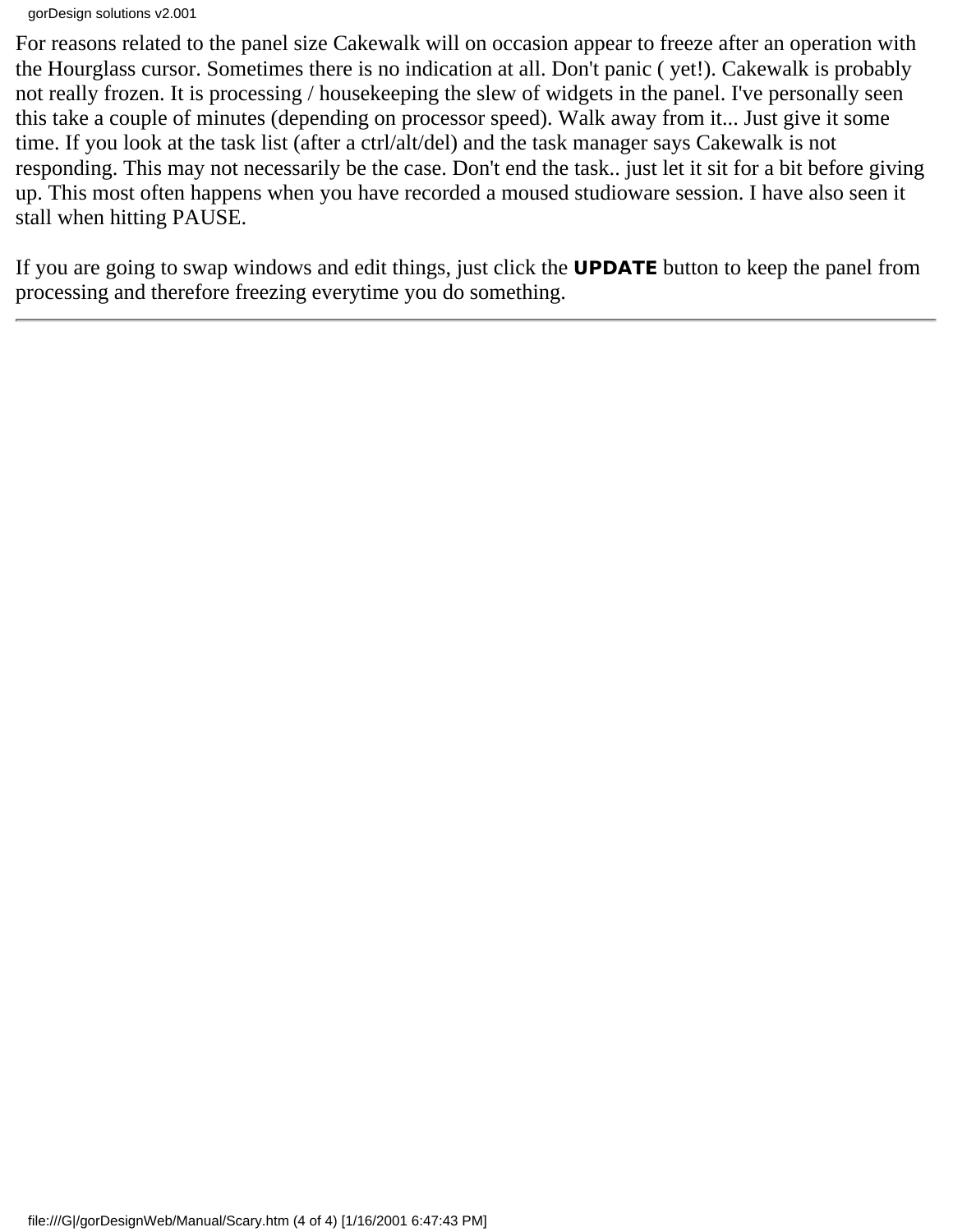# Automation example

## **"Can you give an example of how you have used this panel?"**

This particular method is based on operating the Korg faders themselves.. not mousing on screen. I personally don't use a lot of studioware (mousing the panel) automation. I prefer to operate the mixer control surface.

## 1) **Get and save an initial PRESET**

Every project mix has an initial starting point, the state the Korg is in when you first start playback of your project. If you haven't already, it's time to save a beginning state off both to a Korg scene memory and to the Korg's Cakewalk automation track.

Set your initial levels, pans, mutes effects sends etc..When you feel fairly satisfied with them save the state of the 168RC to one of the Korg's scene memories. Do yourself a favor and take the time to label it.

## 2) **Set the project up for a PRE-ROLL**

The **PRE-ROLL** is that segment of time that precedes the start of any sonic event. It typically gives devices that must all be synchronized a chance to 'catch up' with each other and the playback. The 168RC is going to be receiving **MIDI** data from it's automation track. It will be getting first a **BANK CHANGE** command to cause it to read from it's memory the project **PRESET** which you made in step 1. What follows the **BANK CHANGE** will be a **MIDI** stream of the same **PRESET** information. This stream is a scene dump that we will record and play back to initialize and synchronize the studioware panel.

Use Cakewalk's **INSERT|TIME/MEASURES** and add a couple of measures at time zero. This will move all your audio and **MIDI** tracks so they start at measure 3 or 4. Now you have two or three empty measures before the song begins. This is where you will record an initial **MIDI** scene dump.

## 3) **Set up the studioware panel**

Load the studioware panel.

Turn **OFF** the **RECORD BUTTON** on the Korg 168RC studioware panel.

You should get into the habit of doing this everytime you load the panel. In Pro Audio 9.03 the panel always loads in the **OFF** state. With the record state off you won't have to worry about mouse moves being recorded during playback. Be sure to set the **TRACK** number for your project's automation track and initialize te track.

### 4) **Record the initial scene into measure one.**

**ARM** the Korg track and get it ready to record. We are going to now record the **MIDI** stream that mirrors the project's Korg **PRESET** memory.

Go to the 168RC and manually recall the project's **PRESET** memory.

Get set to send the Korg data out it's **MIDI** port by keying the sync procedure **MIDI | SEND PARAMETERS | ALL PARAMETERS**. Start Recording in Cakewalk and then press **SEND** on the mixer. The Korg dumps it's parameters and you have just recorded that dump. Stop recording.